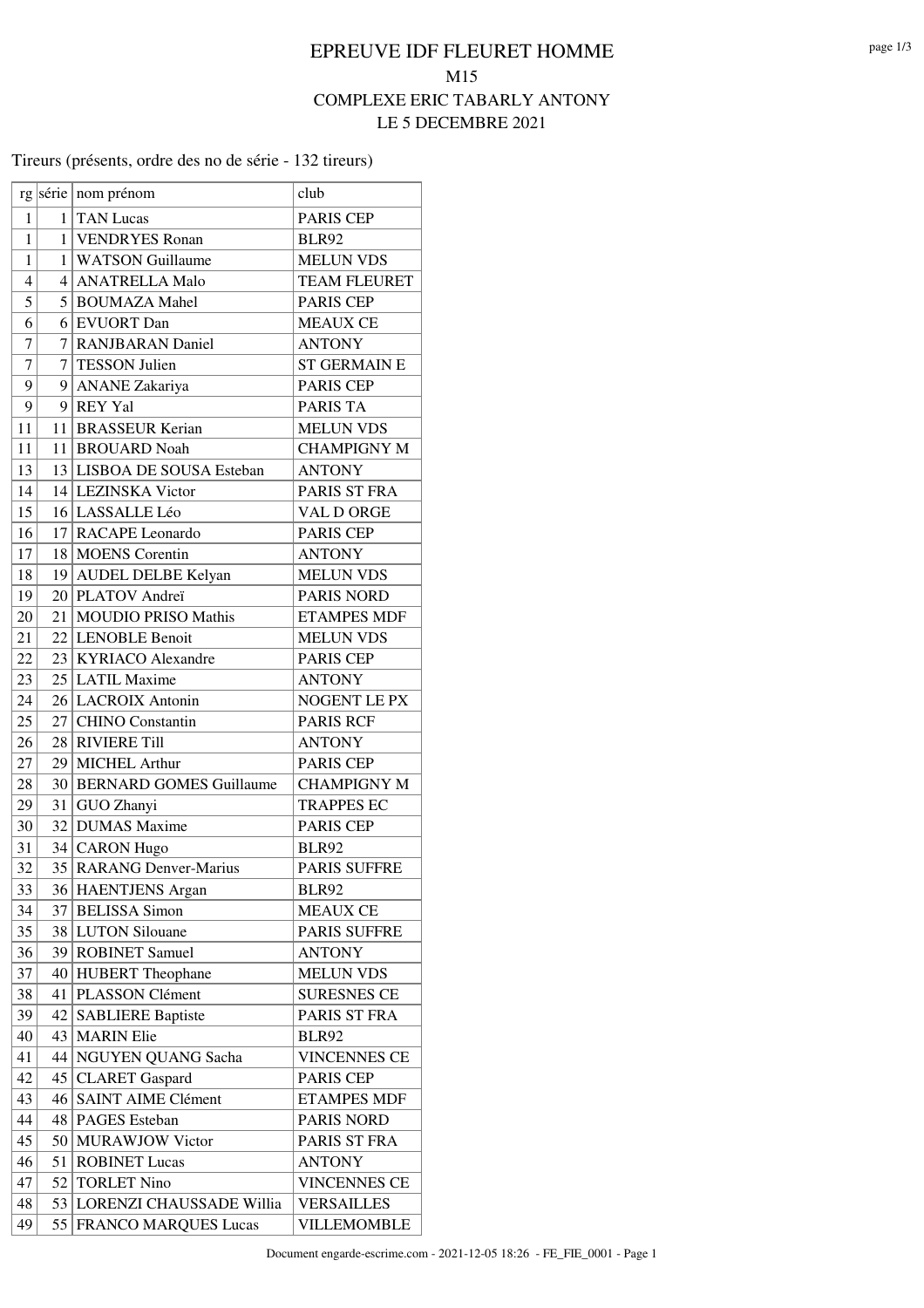#### Tireurs (présents, ordre des no de série - 132 tireurs)

|    |     | rg série   nom prénom                      | club                          |
|----|-----|--------------------------------------------|-------------------------------|
| 50 | 57  | <b>VOLPEL Roman</b>                        | <b>PARIS CEP</b>              |
| 51 |     | 59 COTARD Robin                            | <b>CRETEIL</b>                |
| 52 |     | 60 BREARD Marius                           | <b>PARIS CEP</b>              |
| 53 | 61  | <b>BELLEMIN-COMTE Alexandre</b>            | <b>VILLE AVRAY</b>            |
| 54 |     | 63 ZUK Jean Paul                           | PARIS ESC                     |
| 55 |     | 64 WOUSSEN Noa                             | PLESSIS BOU                   |
| 56 |     | 65 BOYET Bastien                           | <b>MENNECY</b>                |
| 57 |     | 66 BROZZI Corentin                         | <b>MEAUX CE</b>               |
| 58 | 67  | <b>CZERNICH Colin</b>                      | <b>PARIS CEFC</b>             |
| 59 | 68  | VUILLEMIN Paul                             | <b>ANTONY</b>                 |
| 60 |     | 69 LEPAROUX Jean                           | <b>PARIS SUFFRE</b>           |
| 61 |     | 70 BOUCHE Matthias                         | <b>VILLEMOMBLE</b>            |
| 62 |     | 71 GRILLON Maxime                          | VAL D ORGE                    |
| 63 |     | 73 GUILLOU Ambroise                        | <b>ANTONY</b>                 |
| 64 |     | 74 BONOMO Aurel                            |                               |
|    |     |                                            | <b>MEAUX CE</b><br>PARIS EP15 |
| 65 |     | 75 RAVEL Thomas<br><b>BRETAUDEAU Robin</b> |                               |
| 66 | 77  |                                            | <b>COMBS VILLE</b>            |
| 67 | 78  | <b>BAROUDI-BARBOT Liam</b>                 | <b>MENUCOURT E</b>            |
| 68 |     | 79 HEINTZ-LADRIERE Lazare                  | PARIS ST FRA                  |
| 69 |     | 80 ROCHELLE Arthur                         | <b>TRAPPES EC</b>             |
| 70 | 81  | <b>CAVAGNE</b> Leandre                     | LE PERREUX                    |
| 71 |     | 84 DE LAUZON Augustin                      | PARIS ST FRA                  |
| 72 | 85  | SALL Zackaria                              | <b>CHAMPIGNY M</b>            |
| 73 |     | 86 GAUDUCHEAU Raphael                      | <b>RAMBOUILLET</b>            |
| 74 | 87  | <b>GOUZIK Théodore</b>                     | PARIS CEFC                    |
| 75 | 88  | <b>HERICOTTE Swann</b>                     | <b>COURBEVOIE</b>             |
| 76 | 89  | <b>ROYER Flavien</b>                       | <b>COULOMMIERS</b>            |
| 77 |     | 90 BOUGON Pierre-Louis                     | <b>VERSAILLES</b>             |
| 78 |     | 93 CORTINOVIS Gaspard                      | <b>ANTONY</b>                 |
| 79 |     | 95 GROS Antoine                            | <b>VELIZY CE</b>              |
| 80 |     | 100 ALEXANDRE Maxime                       | <b>PARIS NORD</b>             |
| 81 |     | 102 HOUDELETTE Jules                       | <b>MENUCOURT E</b>            |
| 82 |     | 105 GOURDAIN Paul                          | <b>VERSAILLES</b>             |
| 83 |     | 106 LIEDOT Raphaël                         | <b>PARIS NORD</b>             |
| 84 |     | 108 GUITELMAN Killian                      | <b>COULOMMIERS</b>            |
| 85 |     | 109 COUVE DE MURVILLE Stanisl              | <b>PARIS RCF</b>              |
| 86 |     | 110 LE GOASCOZ Eliott                      | LE PECQ US                    |
| 87 | 111 | AVELINE Théo                               | <b>MEAUX CE</b>               |
| 88 |     | 114 MORFIN Jérémy                          | LE PECQ US                    |
| 89 | 116 | <b>LEVAUX Florian</b>                      | <b>COULOMMIERS</b>            |
| 90 |     | 119 BRUCKERT VERDRY Raphael                | RUEIL MALMAI                  |
| 91 | 120 | <b>PORTMANN Mathieu</b>                    | <b>COULOMMIERS</b>            |
| 92 |     | 126   MAISONNEUVE Charles                  | <b>SURESNES CE</b>            |
| 93 | 128 | <b>BERTIEAU</b> Anthony                    | <b>VILLEMOMBLE</b>            |
| 94 | 132 | <b>BOUVERESSE Celyan</b>                   | <b>ANTONY</b>                 |
| 95 |     | <b>BENAOUADI-LEROY Loukas</b>              | <b>VELIZY CE</b>              |
| 95 |     | <b>BLANCHARD Léo</b>                       | <b>ANTONY</b>                 |
| 95 |     | <b>BOLORE Tugdual</b>                      | <b>ANTONY</b>                 |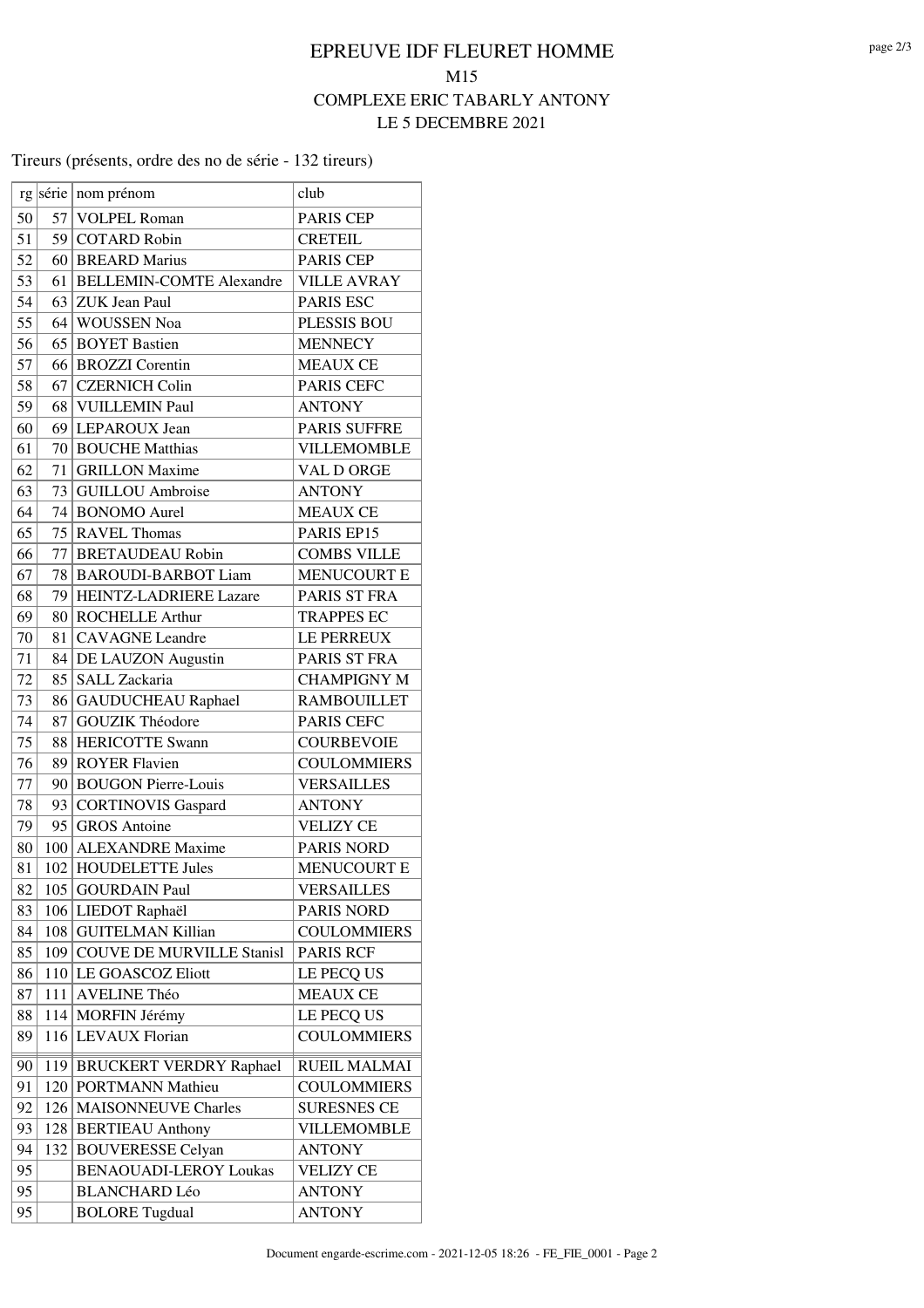#### Tireurs (présents, ordre des no de série - 132 tireurs)

|    | rg série nom prénom           | club                |
|----|-------------------------------|---------------------|
| 95 | <b>BOTZ</b> Maximilien        | <b>PARIS NORD</b>   |
| 95 | <b>BOUILLON Erwann</b>        | <b>MELUN VDS</b>    |
| 95 | <b>BOURDIN Virgile</b>        | <b>LOUVECIENNES</b> |
| 95 | <b>BOURHIS Guillaume</b>      | <b>ANTONY</b>       |
| 95 | <b>BOUTERUCHE Nathan</b>      | <b>SEVRES JE</b>    |
| 95 | <b>CHIFFLIER Benjamin</b>     | <b>TRAPPES EC</b>   |
| 95 | <b>COBAC Pierre-Yves</b>      | VILLEMOMBLE         |
| 95 | <b>DUBOSC Thomas</b>          | PARIS ST FRA        |
| 95 | <b>DUNAND</b> Matisse         | <b>BOIS COLOMBE</b> |
| 95 | <b>DURAND</b> Antoine         | <b>RUEIL MALMAI</b> |
| 95 | <b>DUSSEAUX Alexandre</b>     | <b>PARIS SCUF</b>   |
| 95 | <b>FOURDRINIER Enguerrand</b> | <b>ANTONY</b>       |
| 95 | <b>FOURNIER Lucien</b>        | <b>BLR92</b>        |
| 95 | <b>FRAYSSINIER Augustin</b>   | <b>RAMBOUILLET</b>  |
| 95 | <b>GOGDET</b> Lucio           | <b>ST GERMAIN E</b> |
| 95 | <b>HANTRAYE Simon</b>         | <b>RUEIL MALMAI</b> |
| 95 | <b>HANUS Amadéo</b>           | <b>VILLE AVRAY</b>  |
| 95 | <b>HOFFMANN Maxime</b>        | <b>TRAPPES EC</b>   |
| 95 | <b>JACQUET Pierre</b>         | <b>CHATILLON</b>    |
| 95 | <b>JAMOUSSI Naël</b>          | <b>SURESNES CE</b>  |
| 95 | <b>KERYJAOUEN Paul</b>        | <b>ANTONY</b>       |
| 95 | <b>LANDRE</b> Ethan           | <b>TRAPPES EC</b>   |
| 95 | LEPAUL Kenzo                  | <b>ANTONY</b>       |
| 95 | LISBOA DE SOUSA Rafael        | <b>ANTONY</b>       |
| 95 | <b>MAILLOT</b> Vincent        | <b>BOIS COLOMBE</b> |
| 95 | <b>MAUMY</b> Arsène           | <b>PARIS TA</b>     |
| 95 | PREVOSTO Mael                 | <b>ANTONY</b>       |
| 95 | RAMANANARIVO Maharo           | <b>ANTONY</b>       |
| 95 | RAMPNOUX Hugo                 | <b>HOUILLES GO</b>  |
| 95 | <b>ROY</b> Gabriel            | <b>MENNECY</b>      |
| 95 | <b>SIMOES Lucas</b>           | PARIS CEP           |
| 95 | <b>TESSIER Liam</b>           | <b>SEVRES JE</b>    |
| 95 | <b>THIMANN Victor</b>         | <b>VILLE AVRAY</b>  |
| 95 | <b>VLASSOV</b> Michel         | <b>ST CLOUD</b>     |
| 95 | <b>WANG Alexandre</b>         | <b>PARIS ESC</b>    |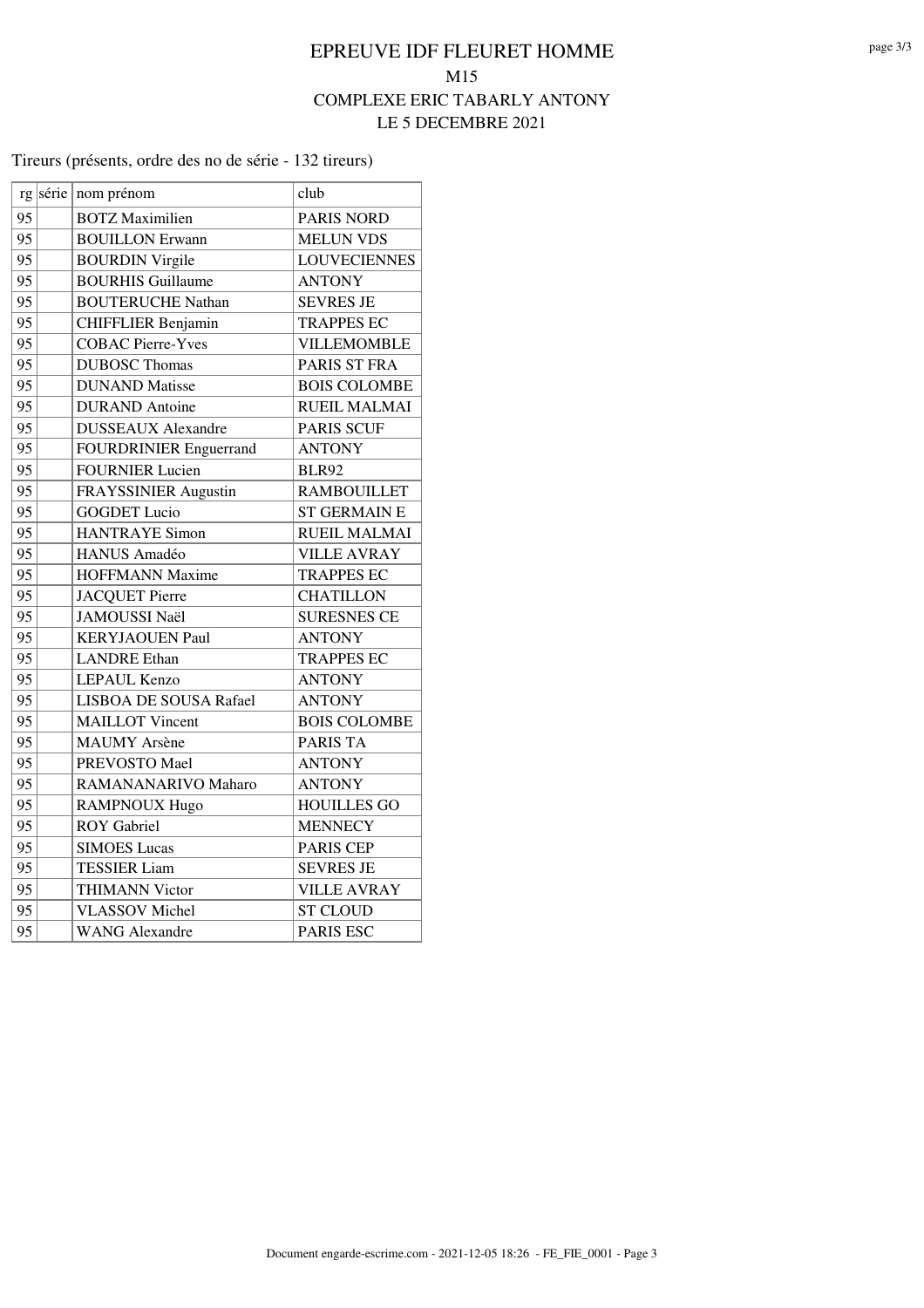#### Formule de la compétition

132 tireurs

1 tour de poules

132 tireurs 19 poules (18 poules de 7, 1 poule de 6) Décalage par : clubs, CID 132 qualifiés

\_\_\_\_\_\_\_\_\_\_\_\_\_\_\_\_\_\_\_\_\_\_\_\_\_\_\_\_\_\_\_\_\_

Élimination directe : 132 tireurs

Tableau direct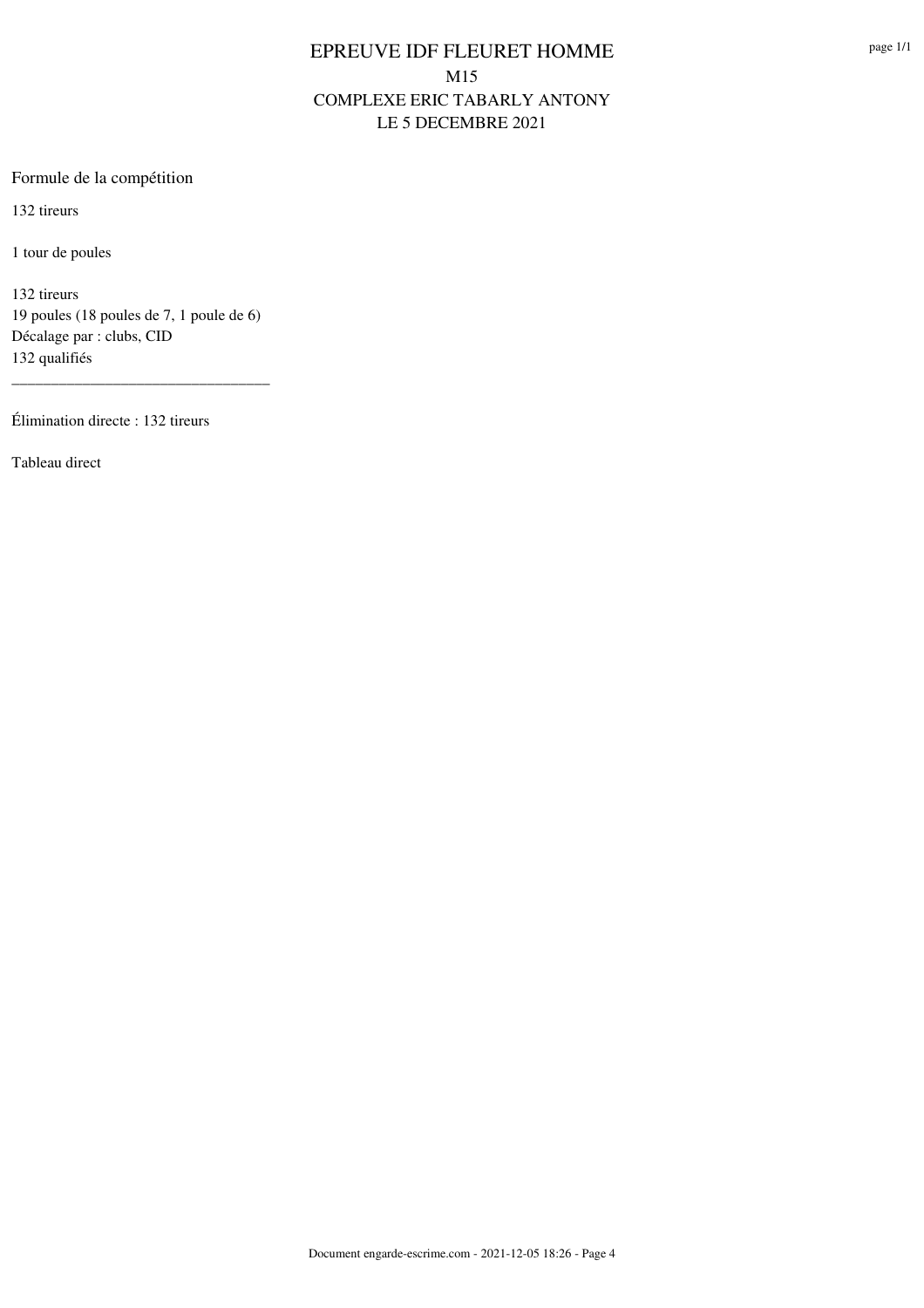Poules, tour No 1

Poule No 1 10:00 Piste 1 Arbitre: CHOLVY Sacha BLR92

|                             |                    |          |   |   | V/M   | ind. TD |    | rg             |
|-----------------------------|--------------------|----------|---|---|-------|---------|----|----------------|
| ALEXANDRE Maxime PARIS NORD |                    | 3        |   | V | 0.333 | $-5$    | 18 | .5             |
| <b>WATSON Guillaume</b>     | <b>MELUN VDS</b>   |          |   |   | 1.000 | 27      | 30 |                |
| <b>BOUGON Pierre-Louis</b>  | <b>VERSAILLES</b>  | V4       |   | V | 0.500 | $-2$    | 17 | $\overline{4}$ |
| <b>PLASSON Clément</b>      | <b>SURESNES CE</b> |          |   | V | 0.667 | 4       | 24 | $\mathcal{R}$  |
| <b>LANDRE</b> Ethan         | <b>TRAPPES EC</b>  |          | 2 |   | 0.000 | $-20$   | 10 |                |
| <b>BOURHIS Guillaume</b>    | <b>ANTONY</b>      | $\theta$ | 4 |   | 0.167 | $-13$   | 14 | 6              |
| <b>SABLIERE Baptiste</b>    | PARIS ST FRA       |          |   |   | 0.833 | Q       |    | $\mathcal{D}$  |
|                             |                    |          |   |   |       |         |    |                |

Poule No 2 10:00 Piste 2 Arbitre: FERRÉ Quentin TRAPPES EC

|                           |                    |   |  |   |   | V/M   | ind.  | TD | rg |
|---------------------------|--------------------|---|--|---|---|-------|-------|----|----|
| <b>CORTINOVIS Gaspard</b> | <b>ANTONY</b>      |   |  |   | V | 0.500 | $-3$  |    |    |
| <b>CLARET</b> Gaspard     | <b>PARIS CEP</b>   |   |  |   |   | 0.667 |       | 26 |    |
| <b>BOUTERUCHE Nathan</b>  | <b>SEVRES JE</b>   |   |  |   |   | 0.667 | 8     | 25 |    |
| <b>THIMANN Victor</b>     | <b>VILLE AVRAY</b> |   |  |   | V | 0.333 | $-10$ | 18 | 6  |
| <b>VENDRYES Ronan</b>     | <b>BLR92</b>       | V |  |   |   | 0.833 | 19    | 28 |    |
| <b>ROYER Flavien</b>      | <b>COULOMMIER</b>  |   |  | 4 |   | 0.000 | $-20$ | 10 |    |
| <b>HUBERT</b> Theophane   | <b>MELUN VDS</b>   | V |  |   |   | 0.500 | - 1   |    |    |

Poule No 3 10:00 Piste 3 Arbitre: SADLI Rayan PARIS CEFC

|                         |                    |   |          |     |   | V/M   | ind. TD |    | rg             |
|-------------------------|--------------------|---|----------|-----|---|-------|---------|----|----------------|
| <b>HERICOTTE Swann</b>  | <b>COURBEVOIE</b>  |   | ာ        |     |   | 0.667 | 5       | 23 | $\overline{4}$ |
| <b>NGUYEN QUANG Sac</b> | <b>VINCENNES C</b> | V |          |     | 4 | 0.667 | 12      | 25 | $\overline{2}$ |
| <b>TAN Lucas</b>        | <b>PARIS CEP</b>   | V |          |     |   | 1.000 | 25      | 30 | -1             |
| <b>HANTRAYE Simon</b>   | <b>RUEIL MALMA</b> |   |          |     |   | 0.333 | $-13$   | 12 | $\sim$ 5       |
| LIEDOT Raphaël          | <b>PARIS NORD</b>  |   | $\Omega$ |     |   | 0.000 | $-19$   | 10 | $\overline{7}$ |
| <b>BOURDIN Virgile</b>  | <b>LOUVECIENNE</b> |   |          | V4l |   | 0.167 | $-20$   | 8  | 6              |
| <b>ROBINET Samuel</b>   | <b>ANTONY</b>      | 4 |          |     |   | 0.667 |         | 26 | $\mathcal{R}$  |

Poule No 4 10:00 Piste 4 Arbitre: NATAF Yann PARIS ST FRA

|                        |                     |    |  |   |                             |                | V/M   | ind.   | TD | rg             |
|------------------------|---------------------|----|--|---|-----------------------------|----------------|-------|--------|----|----------------|
| CHIFFLIER Benjamin     | <b>TRAPPES EC</b>   |    |  |   | 0                           |                | 0.000 | $-22.$ |    |                |
| <b>BOLORE</b> Tugdual  | <b>ANTONY</b>       |    |  |   |                             | 2 <sub>1</sub> | 0.167 | $-1.5$ | 13 | 6              |
| <b>GOUZIK Théodore</b> | <b>PARIS CEFC</b>   | V  |  |   |                             |                | 0.500 | $-1$   | 20 | $\overline{4}$ |
| <b>LUTON Silouane</b>  | <b>PARIS SUFFRE</b> | V  |  |   | $\mathcal{D}_{\mathcal{L}}$ |                | 0.833 | 13     | 27 | $\mathcal{L}$  |
| <b>TORLET Nino</b>     | <b>VINCENNES C</b>  |    |  | 4 |                             |                | 0.667 | 9      | 24 | $\mathcal{E}$  |
| <b>ANATRELLA Malo</b>  | <b>TEAM FLEURE</b>  | V  |  |   |                             |                | 1.000 | 26     | 30 |                |
| <b>GROS</b> Antoine    | VELIZY CE           | V4 |  |   |                             |                | 0.333 | $-10$  | 15 | $\sim$         |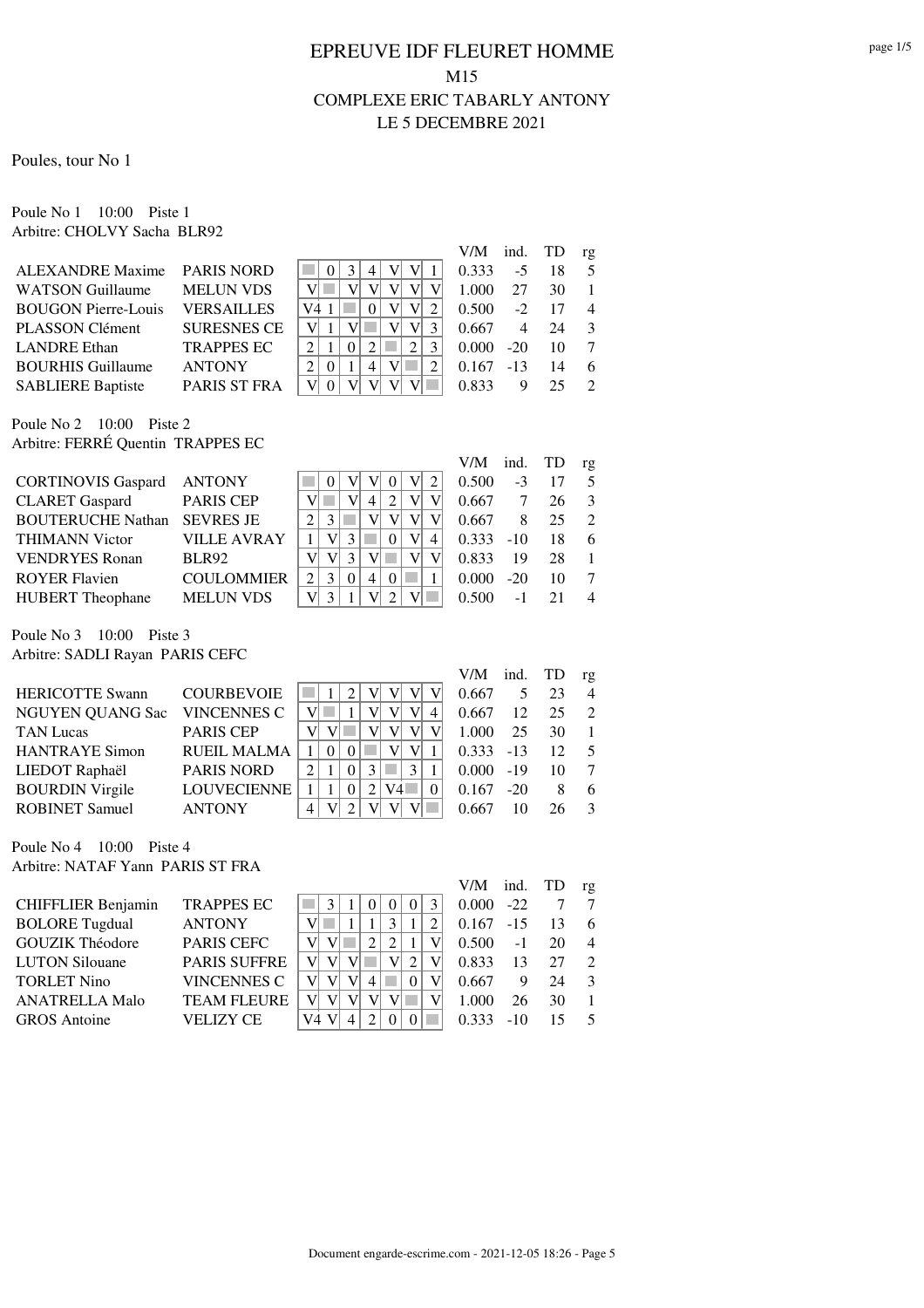#### Poules, tour No 1

Poule No 5 10:00 Piste 5 Arbitre: BONNEVILLE Leo VAL EUROPE M

|                    |                                                                                        |   |                           |   |   |   |       |           |                         | rg            |
|--------------------|----------------------------------------------------------------------------------------|---|---------------------------|---|---|---|-------|-----------|-------------------------|---------------|
|                    |                                                                                        | 0 |                           |   |   |   | 0.333 |           | 15                      |               |
| <b>PARIS CEP</b>   |                                                                                        |   |                           |   |   |   | 1.000 | 23        | 30                      |               |
| <b>BLR92</b>       |                                                                                        |   |                           |   | V |   | 0.833 | -15       | 28                      | $\mathcal{L}$ |
| <b>COULOMMIER</b>  | $\mathbf{V}$                                                                           |   |                           | 4 |   | 3 |       | $-16$     | 13                      |               |
|                    |                                                                                        | 4 |                           |   |   | 2 |       | $-10^{-}$ | 19                      | 6             |
| <b>MEAUX CE</b>    |                                                                                        |   |                           |   |   | 4 | 0.500 | 0         | 21                      |               |
| <b>BOIS COLOMB</b> |                                                                                        |   |                           |   |   |   | 0.500 |           |                         |               |
|                    | GAUDUCHEAU Rapha RAMBOUILLET<br><b>GUITELMAN Killian</b><br>FOURDRINIER Enguerr ANTONY |   | 4<br>$\Omega$<br>$\Omega$ |   |   |   |       |           | $-10$<br>0.167<br>0.167 | $V/M$ ind. TD |

Poule No 6 10:00 Piste 6 Arbitre: ALI Xavier PARIS TA

|                           |                   |    |  |    |    |  | V/M   | ind.  | TD | rg |
|---------------------------|-------------------|----|--|----|----|--|-------|-------|----|----|
| <b>HOUDELETTE Jules</b>   | <b>MENUCOURT</b>  |    |  |    |    |  | 0.500 | $-1$  | 22 |    |
| <b>HAENTJENS</b> Argan    | BLR92             |    |  |    | 74 |  | 0.667 |       | 24 |    |
| LISBOA DE SOUSA Ra ANTONY |                   |    |  | 4  |    |  | 0.167 | -9    |    |    |
| <b>SIMOES</b> Lucas       | <b>PARIS CEP</b>  |    |  |    |    |  | 0.333 | $-2$  | 20 |    |
| SALL Zackaria             | <b>CHAMPIGNY</b>  | V3 |  | V3 |    |  | 0.333 | $-11$ | 12 | 6  |
| <b>EVUORT</b> Dan         | <b>MEAUX CE</b>   |    |  |    |    |  | 1.000 | 20    | 30 |    |
| <b>PAGES</b> Esteban      | <b>PARIS NORD</b> |    |  |    |    |  | 0.500 | - 1   |    |    |

Poule No 7 10:00 Piste 7 Arbitre: JACQUES Noélie ETAMPES MDF

|                                         |                   |                |              |   |                |                |              | V/M-        | ind. TD |    | $r_{\mathfrak{L}}$ |
|-----------------------------------------|-------------------|----------------|--------------|---|----------------|----------------|--------------|-------------|---------|----|--------------------|
| FRANCO MARQUES L VILLEMOMBL             |                   |                | 3            |   | 4              | $\overline{4}$ | 4            | 0.333       | $-1$    | 25 | 6                  |
| DE LAUZON Augustin PARIS ST FRA         |                   | 4              | $\mathbf{3}$ |   |                |                |              | $0.000 -17$ |         | 12 | $\overline{7}$     |
| <b>GOURDAIN Paul VERSAILLES</b>         |                   |                |              |   |                |                |              | 0.833       | 10      | 28 | $\overline{1}$     |
| <b>RARANG Denver-Mariu PARIS SUFFRE</b> |                   | 2 <sub>1</sub> |              |   |                | VI             |              | 0.500       |         | 22 | $\overline{4}$     |
| MAILLOT Vincent BOIS COLOMB             |                   |                |              |   |                |                | $\mathbf{R}$ | 0.833       | 9       | 28 | $\mathcal{L}$      |
| <b>RANJBARAN</b> Daniel                 | <b>ANTONY</b>     |                | 3            | 4 | $\overline{4}$ |                |              | 0.500       | 4       | 26 | $\mathcal{R}$      |
| <b>HOFFMANN Maxime</b>                  | <b>TRAPPES EC</b> |                |              |   |                |                |              | 0.500       |         |    | 5                  |

Poule No 8 10:00 Piste 8

Arbitre: HERRMANN Amaury PARIS NORD

| . <b></b>                  |                     |   |          |  |               |              |       |    |                |
|----------------------------|---------------------|---|----------|--|---------------|--------------|-------|----|----------------|
|                            |                     |   |          |  |               | V/M ind. TD  |       |    | rg             |
| <b>COTARD Robin</b>        | <b>CRETEIL</b>      |   |          |  |               | 0.833        | 18    | 27 | $\mathcal{L}$  |
| LEPAUL Kenzo               | <b>ANTONY</b>       |   |          |  |               | $0.167 - 13$ |       | 10 | 6              |
| <b>DUMAS</b> Maxime        | <b>PARIS CEP</b>    |   |          |  |               | 1.000        | 23    | 30 | $\overline{1}$ |
| <b>TESSON Julien</b>       | <b>ST GERMAIN E</b> | 4 |          |  |               | 0.667        | 12    | 27 | $\mathcal{R}$  |
| <b>ROCHELLE Arthur</b>     | <b>TRAPPES EC</b>   |   | $\theta$ |  | $\mathcal{L}$ | $0.333 - 10$ |       | 14 | $\overline{4}$ |
| COUVE DE MURVILL PARIS RCF |                     |   |          |  |               | $0.167 - 18$ |       | 10 | 7              |
| <b>HANUS Amadéo</b>        | <b>VILLE AVRAY</b>  |   |          |  |               | 0.333        | $-12$ |    | 5              |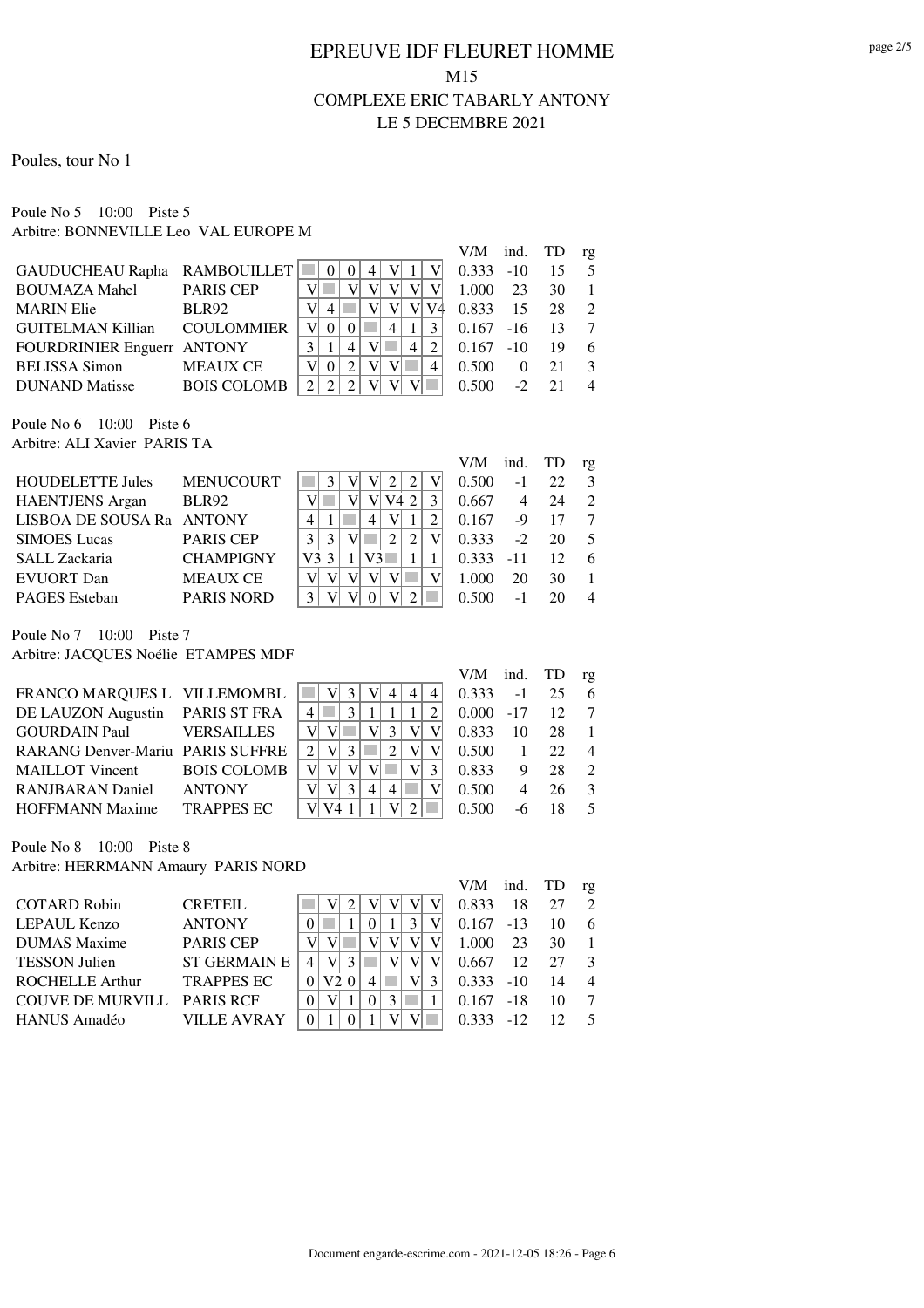Poules, tour No 1

Poule No 9 10:00 Piste 9 Arbitre: MEYER Paul VELIZY CE

|                          |                     |         |                |   |          |   | V/M   | ind.                        | TD | rg            |
|--------------------------|---------------------|---------|----------------|---|----------|---|-------|-----------------------------|----|---------------|
| AVELINE Théo             | <b>MEAUX CE</b>     |         | $\mathfrak{D}$ |   |          |   | 0.167 | $-14$                       | 13 |               |
| <b>GOGDET Lucio</b>      | <b>ST GERMAIN E</b> |         |                | 2 | V        |   | 0.667 | 6                           | 24 | $\mathcal{L}$ |
| ANANE Zakariya           | <b>PARIS CEP</b>    |         |                |   | V4       |   | 1.000 | 24                          | 29 |               |
| <b>BRETAUDEAU Robin</b>  | <b>COMBS VILLE</b>  |         |                |   | 3        | 3 | 0.500 | $\mathcal{D}_{\mathcal{L}}$ | 21 | 4             |
| <b>KERYJAOUEN Paul</b>   | <b>ANTONY</b>       |         | $\Omega$       |   | $\Omega$ |   | 0.167 | $-13$                       | 13 | 6             |
| <b>CARON Hugo</b>        | <b>BLR92</b>        | V3<br>4 | 2              |   |          | 4 | 0.500 |                             | 23 | $\mathcal{R}$ |
| <b>BELLEMIN-COMTE AI</b> | <b>VILLE AVRAY</b>  |         |                |   |          |   | 0.500 | $-10$                       |    |               |
|                          |                     |         |                |   |          |   |       |                             |    |               |

Poule No 10 10:00 Piste 10 Arbitre: HECHER Benoit PARIS CEP

|                                 |                  |   |  |  |                             | V/M   | ind. TD |    | rg |
|---------------------------------|------------------|---|--|--|-----------------------------|-------|---------|----|----|
| SAINT AIME Clément ETAMPES MDF  |                  |   |  |  | $\mathcal{D}_{\mathcal{L}}$ | 0.500 | 3       | 25 |    |
| HEINTZ-LADRIERE La PARIS ST FRA |                  |   |  |  |                             | 0.500 | -8      |    |    |
| <b>TESSIER</b> Liam             | <b>SEVRES JE</b> |   |  |  | V                           | 0.667 | 13      | 25 |    |
| LE GOASCOZ Eliott               | LE PECQ US       |   |  |  | V                           | 0.333 | -6      |    | 6  |
| PREVOSTO Mael                   | <b>ANTONY</b>    | V |  |  |                             | 0.333 | $-12.$  | 16 |    |
| BERNARD GOMES Gu CHAMPIGNY      |                  | V |  |  |                             | 0.333 | -5      |    |    |
| <b>REY Yal</b>                  | PARIS TA         |   |  |  |                             |       |         |    |    |

Poule No 11 10:00 Piste 11 Arbitre: PERTHUIS Loic COMBS VILLE

|                             |                     |    |  |    |  | V/M   | ind.   | TD | rg                          |
|-----------------------------|---------------------|----|--|----|--|-------|--------|----|-----------------------------|
| <b>BLANCHARD Léo</b>        | <b>ANTONY</b>       |    |  |    |  | 0.833 | 18     | 24 | $\mathcal{D}_{\mathcal{L}}$ |
| <b>BROUARD Noah</b>         | <b>CHAMPIGNY</b>    | V3 |  |    |  | 1.000 | 19     | 28 |                             |
| <b>MURAWJOW Victor</b>      | <b>PARIS ST FRA</b> |    |  | V4 |  | 0.667 | 9      | 23 | $\mathcal{R}$               |
| GUO Zhanyi                  | <b>TRAPPES EC</b>   |    |  |    |  | 0.500 |        | 19 | $\overline{4}$              |
| LEVAUX Florian              | <b>COULOMMIER</b>   |    |  |    |  | 0.000 | $-2.5$ |    |                             |
| <b>WANG Alexandre</b>       | <b>PARIS ESC</b>    |    |  |    |  | 0.167 | $-16$  |    | 6                           |
| BAROUDI-BARBOT Li MENUCOURT |                     |    |  |    |  | 0.333 |        |    | $\overline{\mathcal{L}}$    |
|                             |                     |    |  |    |  |       |        |    |                             |

Poule No 12 10:00 Piste 12 Arbitre: ENTGEN Vincent ANTONY

|                            |                    |  |  |   |    | V/M   | ind.  |    | rg             |
|----------------------------|--------------------|--|--|---|----|-------|-------|----|----------------|
| <b>ROY</b> Gabriel         | <b>MENNECY</b>     |  |  |   |    | 1.000 | 21    | 30 |                |
| <b>RAVEL Thomas</b>        | PARIS EP15         |  |  |   |    | 0.000 | $-23$ |    |                |
| <b>ROBINET Lucas</b>       | <b>ANTONY</b>      |  |  | 4 | VI | 0.667 |       | 24 | 3              |
| MORFIN Jérémy              | LE PECQ US         |  |  |   |    | 0.167 | $-18$ | 8  | 6              |
| <b>BRASSEUR Kerian</b>     | <b>MELUN VDS</b>   |  |  |   |    | 0.833 |       | 27 | $\mathcal{D}$  |
| <b>FRAYSSINIER Augusti</b> | <b>RAMBOUILLET</b> |  |  |   |    | 0.333 | -7    | 15 | -5             |
| <b>MICHEL Arthur</b>       | <b>PARIS CEP</b>   |  |  |   |    | 0.500 |       | 25 | $\overline{4}$ |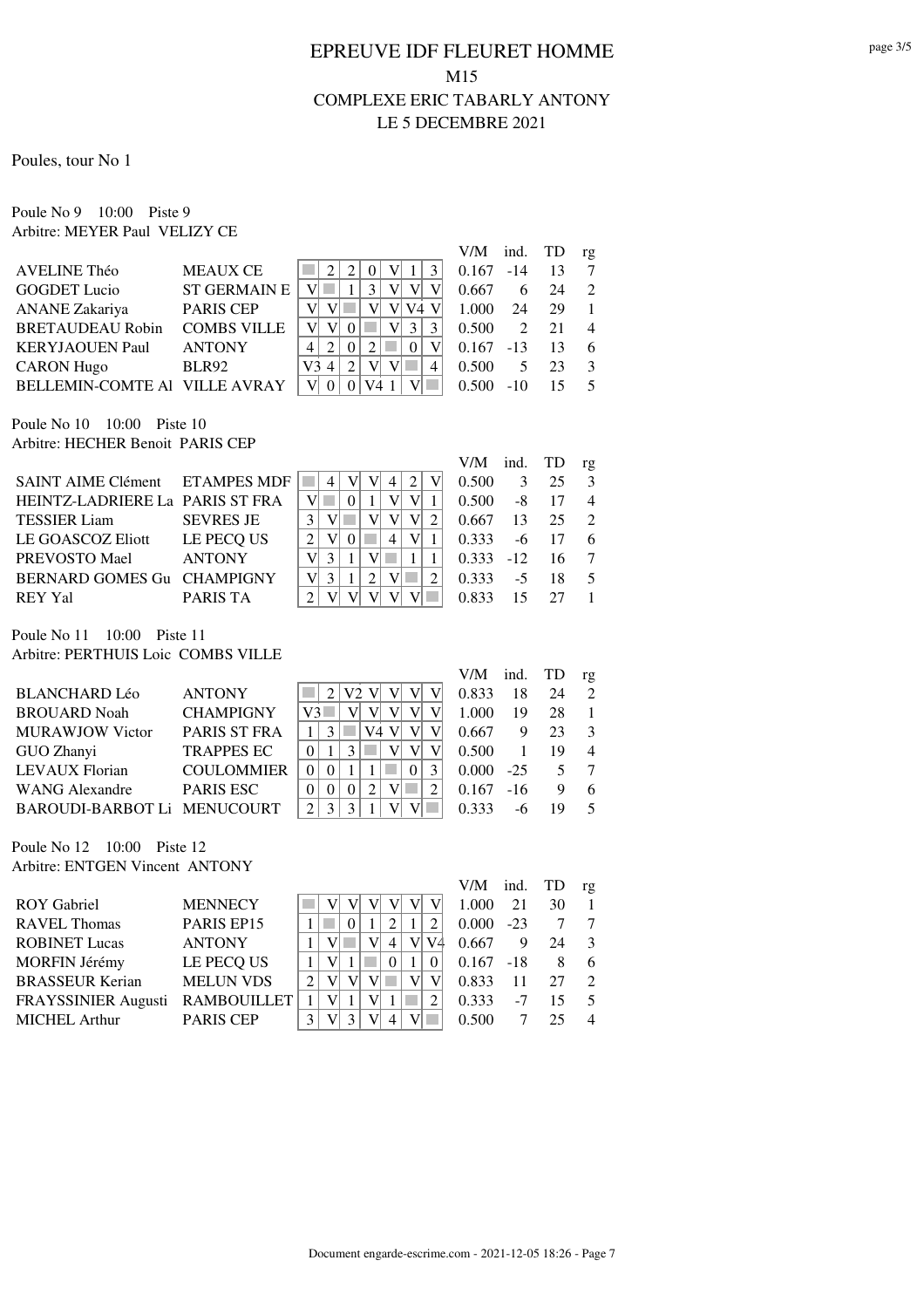Poules, tour No 1

Poule No 13 10:00 Piste 13 Arbitre: LEYBROS Camille BLR92

|                        |                    |                     | V/M   | ind.  | TD | rg            |
|------------------------|--------------------|---------------------|-------|-------|----|---------------|
| <b>CAVAGNE</b> Leandre | LE PERREUX         | 3<br>$\theta$       | 0.167 | $-16$ |    |               |
| ZUK Jean Paul          | <b>PARIS ESC</b>   |                     | 0.500 | $-2$  | 18 | 4             |
| <b>GRILLON Maxime</b>  | VAL D ORGE         | $\overline{4}$<br>4 | 0.167 | -9    |    | 6             |
| JAMOUSSI Naël          | <b>SURESNES CE</b> |                     | 0.333 | $-7$  | 16 |               |
| <b>DURAND</b> Antoine  | RUEIL MALMA        |                     | 0.667 |       | 24 |               |
| CHINO Constantin       | <b>PARIS RCF</b>   | 4                   | 0.667 |       | 25 | $\mathcal{D}$ |
| LISBOA DE SOUSA Es     | ANTONY             |                     |       |       | 30 |               |
|                        |                    |                     |       |       |    |               |

Poule No 14 10:00 Piste 14 Arbitre: ROZELLE Louis MELUN VDS

|                               |                     |               |    |  |   |   |   | V/M          | ind.  | TD | rg            |
|-------------------------------|---------------------|---------------|----|--|---|---|---|--------------|-------|----|---------------|
| DUSSEAUX Alexandre PARIS SCUF |                     |               | V4 |  |   |   |   | $0.333 - 14$ |       | 12 |               |
| <b>RAMPNOUX Hugo</b>          | <b>HOUILLES GO</b>  |               |    |  |   | 2 |   | 0.000        | $-20$ |    |               |
| <b>PORTMANN Mathieu</b>       | <b>COULOMMIER</b>   | $\mathcal{E}$ |    |  |   |   |   | 0.167        | $-15$ | 12 | 6             |
| <b>LEZINSKA</b> Victor        | <b>PARIS ST FRA</b> | V             |    |  | 4 |   | 4 | 0.667        | 11    | 28 |               |
| <b>RIVIERE Till</b>           | <b>ANTONY</b>       | V             |    |  |   |   |   | 1.000        | 22    | 30 |               |
| <b>BONOMO</b> Aurel           | <b>MEAUX CE</b>     |               |    |  |   |   |   | 0.667        | 12    | 26 | $\mathcal{L}$ |
| <b>WOUSSEN Noa</b>            | <b>PLESSIS BOU</b>  |               |    |  |   |   |   | 0.667        |       |    | 4             |

Poule No 15 10:00 Piste 15 Arbitre: NAUDIN Antoine MENNECY

|                         |                     |    |    |   |  | V/M   | ind.  | TD | rg                          |
|-------------------------|---------------------|----|----|---|--|-------|-------|----|-----------------------------|
| <b>BERTIEAU Anthony</b> | <b>VILLEMOMBL</b>   |    |    | 3 |  | 0.000 | $-23$ | h  |                             |
| <b>DUBOSC</b> Thomas    | PARIS ST FRA        | V4 |    |   |  | 0.167 | $-16$ |    | 6                           |
| <b>LACROIX</b> Antonin  | <b>NOGENT LE PX</b> |    |    |   |  | 0.667 |       | 23 | $\mathcal{R}$               |
| <b>GUILLOU</b> Ambroise | <b>ANTONY</b>       |    |    |   |  | 0.500 |       | 19 | 5                           |
| <b>VLASSOV</b> Michel   | <b>ST CLOUD</b>     |    | V4 |   |  | 0.667 | 6     | 24 | 4                           |
| <b>VOLPEL Roman</b>     | <b>PARIS CEP</b>    |    |    |   |  | 0.667 | 8     | 25 | $\mathcal{D}_{\mathcal{L}}$ |
| LASSALLE Léo            | VAL D ORGE          |    |    |   |  | 0.833 |       | 29 |                             |

Poule No 16 10:00 Piste 16 Arbitre: FOUQUET Lucas VAL D ORGE

|                        |                   |  |  |   | V/M   | ind.  |              | rg                          |
|------------------------|-------------------|--|--|---|-------|-------|--------------|-----------------------------|
| <b>BOUCHE Matthias</b> | <b>VILLEMOMBL</b> |  |  | V | 0.667 |       | 26           | $\mathcal{D}_{\mathcal{L}}$ |
| <b>RACAPE</b> Leonardo | <b>PARIS CEP</b>  |  |  |   | 0.667 |       | 22           | 3                           |
| <b>BOUILLON Erwann</b> | <b>MELUN VDS</b>  |  |  |   | 1.000 | 25    | 30           |                             |
| <b>BOTZ Maximilien</b> | <b>PARIS NORD</b> |  |  | V | 0.167 | $-16$ |              | 6                           |
| LATIL Maxime           | <b>ANTONY</b>     |  |  |   | 0.667 |       | 22           | $\overline{4}$              |
| <b>JACQUET Pierre</b>  | <b>CHATILLON</b>  |  |  |   | 0.000 | $-24$ | <sub>6</sub> |                             |
| <b>BOYET Bastien</b>   | <b>MENNECY</b>    |  |  | V |       |       |              | $\sim$                      |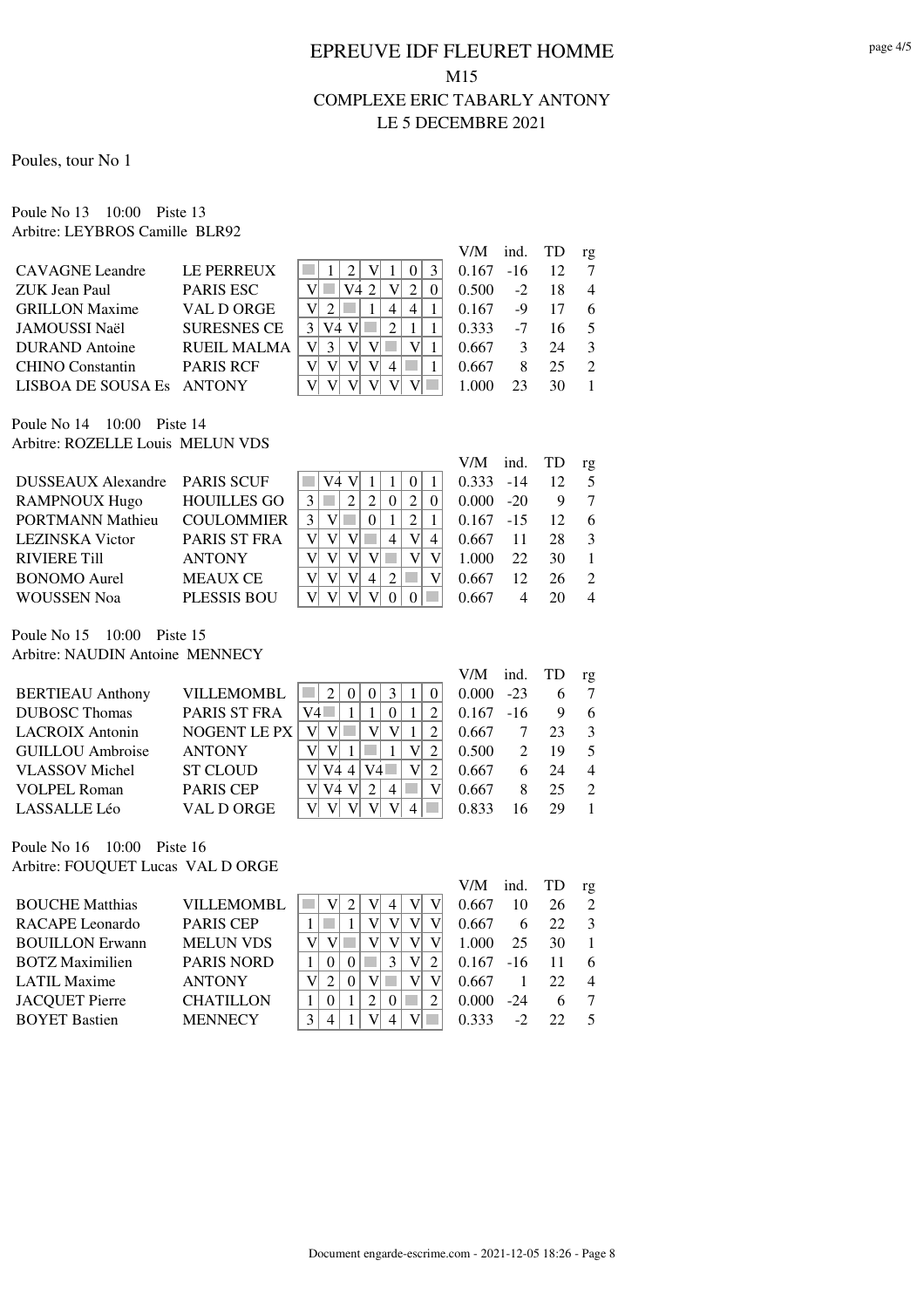#### Poules, tour No 1

Poule No 17 10:00 Piste 17 Arbitre: VENTURI Raffaele HOUILLES GO

| V/M                                                                           | ind.  | TD | rg |
|-------------------------------------------------------------------------------|-------|----|----|
| RAMANANARIVO Ma ANTONY<br>0.167<br>4                                          | $-13$ | 16 | 6  |
| <b>LENOBLE Benoit</b><br><b>MELUN VDS</b><br>0.833                            | 16    |    |    |
| <b>BRUCKERT VERDRY</b><br>RUEIL MALMA<br>$\mathcal{D}_{\mathcal{L}}$<br>0.167 | $-20$ |    |    |
| <b>ANTONY</b><br><b>MOENS</b> Corentin<br>0.833                               | 17    | 27 |    |
| <b>PARIS SUFFRE</b><br>LEPAROUX Jean<br>0.500                                 | $-4$  | 19 |    |
| <b>PARIS CEP</b><br><b>BREARD</b> Marius<br>0.333<br>4                        | -5    | 19 |    |
| <b>FOURNIER Lucien</b><br><b>BLR92</b><br>0.667                               |       |    |    |

Poule No 18 10:00 Piste 18 Arbitre: BONNET Matteo BLR92

|                             |                   |          |          |   |   |   | V/M-  | ind. TD |    | $r_{\mathfrak{L}}$ |
|-----------------------------|-------------------|----------|----------|---|---|---|-------|---------|----|--------------------|
| LORENZI CHAUSSAD VERSAILLES |                   |          |          |   |   |   | 0.833 | 11      | 24 | $\mathcal{L}$      |
| <b>KYRIACO</b> Alexandre    | <b>PARIS CEP</b>  |          |          |   |   |   | 1.000 | 28      | 30 |                    |
| BENAOUADI-LEROY             | <b>VELIZY CE</b>  |          |          |   |   |   | 0.333 | $-5$    | 15 |                    |
| MAUMY Arsène                | PARIS TA          |          | $\Omega$ | 4 | 2 | 3 | 0.000 | $-16$   | 14 |                    |
| COBAC Pierre-Yves           | <b>VILLEMOMBL</b> | $\Omega$ |          |   |   |   | 0.167 | $-20$   |    | 6                  |
| AUDEL DELBE Kelyan          | <b>MELUN VDS</b>  |          |          |   |   |   | 0.667 |         | 22 |                    |
| VUILLEMIN Paul              | <b>ANTONY</b>     |          |          |   |   |   |       |         |    | 4                  |

Poule No 19 10:00 Piste 19 Arbitre: DEJOS Alexis TRAPPES EC

|                   |                                                                 |  |  |       |               |    | rg            |
|-------------------|-----------------------------------------------------------------|--|--|-------|---------------|----|---------------|
| <b>MEAUX CE</b>   |                                                                 |  |  | 0.400 | $-2$          |    |               |
|                   | V                                                               |  |  | 0.800 | 11            | 22 |               |
| <b>PARIS NORD</b> |                                                                 |  |  | 0.800 | 8             | 21 |               |
|                   |                                                                 |  |  | 0.400 | $\mathcal{D}$ |    |               |
| <b>ANTONY</b>     |                                                                 |  |  | 0.200 | $-11$         |    |               |
| <b>PARIS CEFC</b> |                                                                 |  |  | 0.400 | -8            |    |               |
|                   | MOUDIO PRISO Mathi ETAMPES MDF<br>MAISONNEUVE Charl SURESNES CE |  |  |       |               |    | $V/M$ ind. TD |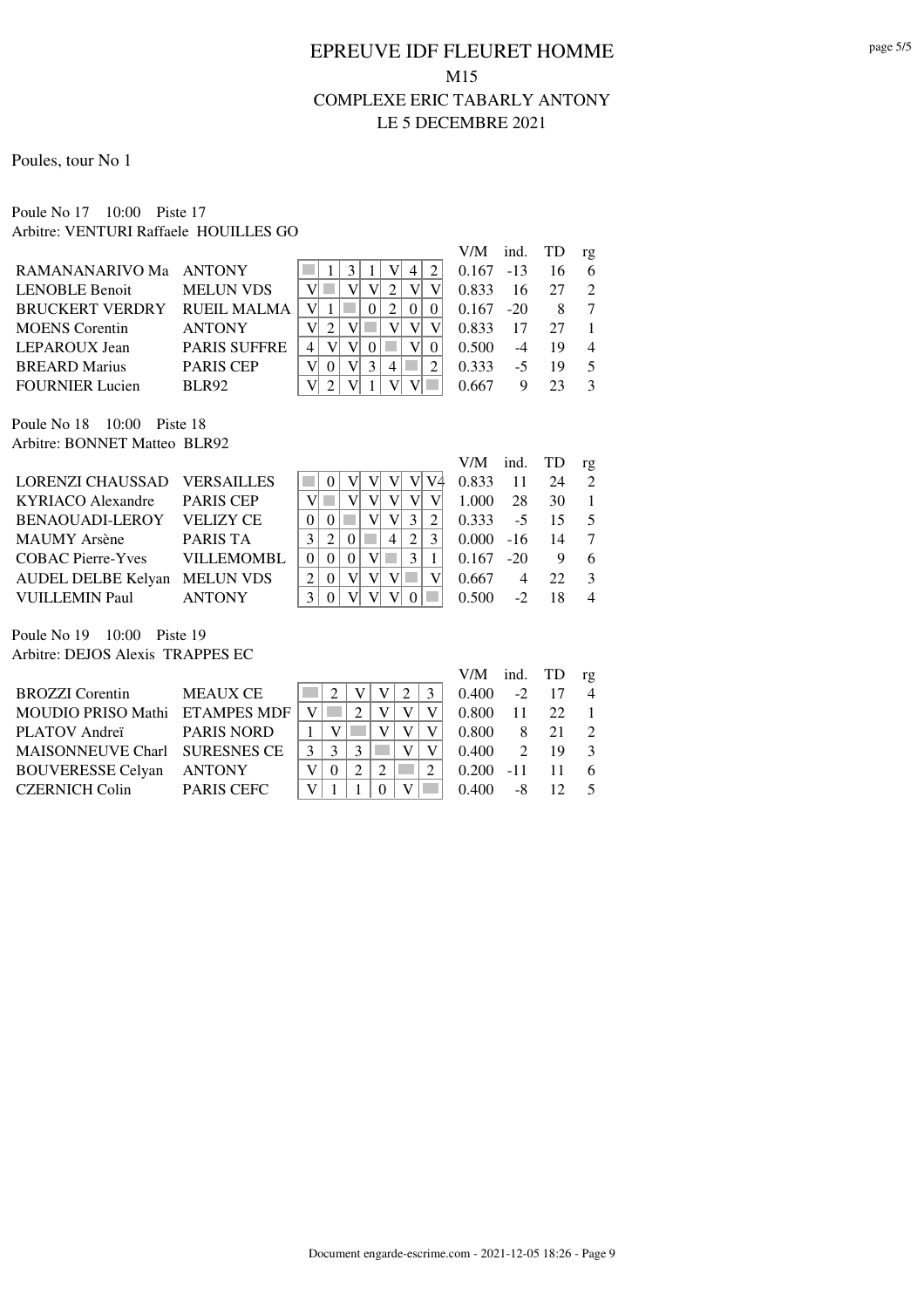#### Classement des poules, tour No 1 (ordre des rangs - 132 tireurs)

| rg <sub>l</sub> | nom prénom                 | club                | V/M   | ind. | TD |
|-----------------|----------------------------|---------------------|-------|------|----|
| 1               | <b>KYRIACO</b> Alexandre   | <b>PARIS CEP</b>    | 1.000 | 28   | 30 |
| $\overline{2}$  | <b>WATSON Guillaume</b>    | <b>MELUN VDS</b>    | 1.000 | 27   | 30 |
| 3               | <b>ANATRELLA Malo</b>      | <b>TEAM FLEURET</b> | 1.000 | 26   | 30 |
| 4               | <b>BOUILLON</b> Erwann     | <b>MELUN VDS</b>    | 1.000 | 25   | 30 |
| 4               | <b>TAN Lucas</b>           | <b>PARIS CEP</b>    | 1.000 | 25   | 30 |
| 6               | <b>ANANE</b> Zakariya      | PARIS CEP           | 1.000 | 24   | 29 |
| 7               | <b>BOUMAZA Mahel</b>       | PARIS CEP           | 1.000 | 23   | 30 |
| 7               | <b>DUMAS</b> Maxime        | PARIS CEP           | 1.000 | 23   | 30 |
| 7               | LISBOA DE SOUSA Esteban    | <b>ANTONY</b>       | 1.000 | 23   | 30 |
|                 | 10 RIVIERE Till            | <b>ANTONY</b>       | 1.000 | 22   | 30 |
| 11              | <b>ROY</b> Gabriel         | <b>MENNECY</b>      | 1.000 | 21   | 30 |
|                 | 12 EVUORT Dan              | <b>MEAUX CE</b>     | 1.000 | 20   | 30 |
|                 | 13 BROUARD Noah            | <b>CHAMPIGNY M</b>  | 1.000 | 19   | 28 |
|                 | 14 VENDRYES Ronan          | <b>BLR92</b>        | 0.833 | 19   | 28 |
|                 | 15 COTARD Robin            | <b>CRETEIL</b>      | 0.833 | 18   | 27 |
|                 | 16 BLANCHARD Léo           | <b>ANTONY</b>       | 0.833 | 18   | 24 |
| 17              | <b>MOENS</b> Corentin      | <b>ANTONY</b>       | 0.833 | 17   | 27 |
| 18              | LASSALLE Léo               | VAL D ORGE          | 0.833 | 16   | 29 |
|                 | 19 LENOBLE Benoit          | <b>MELUN VDS</b>    | 0.833 | 16   | 27 |
|                 | 20   MARIN Elie            | <b>BLR92</b>        | 0.833 | 15   | 28 |
| 21              | <b>REY Yal</b>             | PARIS TA            | 0.833 | 15   | 27 |
| 22              | <b>LUTON</b> Silouane      | <b>PARIS SUFFRE</b> | 0.833 | 13   | 27 |
|                 | 23 BRASSEUR Kerian         | <b>MELUN VDS</b>    | 0.833 | 11   | 27 |
|                 | 24 LORENZI CHAUSSADE Willi | <b>VERSAILLES</b>   | 0.833 | 11   | 24 |
| 25              | <b>GOURDAIN Paul</b>       | <b>VERSAILLES</b>   | 0.833 | 10   | 28 |
| 26              | <b>MAILLOT</b> Vincent     | <b>BOIS COLOMBE</b> | 0.833 | 9    | 28 |
| 27              | <b>SABLIERE Baptiste</b>   | PARIS ST FRA        | 0.833 | 9    | 25 |
| 28              | <b>MOUDIO PRISO Mathis</b> | <b>ETAMPES MDF</b>  | 0.800 | 11   | 22 |
| 29              | PLATOV Andreï              | <b>PARIS NORD</b>   | 0.800 | 8    | 21 |
| 30              | TESSIER Liam               | <b>SEVRES JE</b>    | 0.667 | 13   | 25 |
| 31              | <b>TESSON Julien</b>       | <b>ST GERMAIN E</b> | 0.667 | 12   | 27 |
| 32              | <b>BONOMO</b> Aurel        | <b>MEAUX CE</b>     | 0.667 | 12   | 26 |
|                 | 33 NGUYEN QUANG Sacha      | <b>VINCENNES CE</b> | 0.667 | 12   | 25 |
|                 | 34 LEZINSKA Victor         | PARIS ST FRA        | 0.667 | 11   | 28 |
|                 | 35 BOUCHE Matthias         | <b>VILLEMOMBLE</b>  | 0.667 | 10   | 26 |
|                 | 35   ROBINET Samuel        | <b>ANTONY</b>       | 0.667 | 10   | 26 |
| 37              | <b>ROBINET Lucas</b>       | <b>ANTONY</b>       | 0.667 | 9    | 24 |
| 37              | <b>TORLET Nino</b>         | <b>VINCENNES CE</b> | 0.667 | 9    | 24 |
| 39              | <b>FOURNIER Lucien</b>     | <b>BLR92</b>        | 0.667 | 9    | 23 |
| 39              | <b>MURAWJOW Victor</b>     | PARIS ST FRA        | 0.667 | 9    | 23 |
| 41              | <b>BOUTERUCHE Nathan</b>   | <b>SEVRES JE</b>    | 0.667 | 8    | 25 |
| 41              | <b>CHINO</b> Constantin    | PARIS RCF           | 0.667 | 8    | 25 |
| 41              | <b>VOLPEL Roman</b>        | <b>PARIS CEP</b>    | 0.667 | 8    | 25 |
| 44              | <b>CLARET</b> Gaspard      | PARIS CEP           | 0.667 | 7    | 26 |
| 45              | <b>LACROIX</b> Antonin     | NOGENT LE PX        | 0.667 | 7    | 23 |
| 46              | <b>GOGDET Lucio</b>        | <b>ST GERMAIN E</b> | 0.667 | 6    | 24 |
| 46              | <b>VLASSOV</b> Michel      | <b>ST CLOUD</b>     | 0.667 | 6    | 24 |
| 48              | <b>RACAPE</b> Leonardo     | PARIS CEP           | 0.667 | 6    | 22 |
| 49              | <b>HERICOTTE Swann</b>     | <b>COURBEVOIE</b>   | 0.667 | 5    | 23 |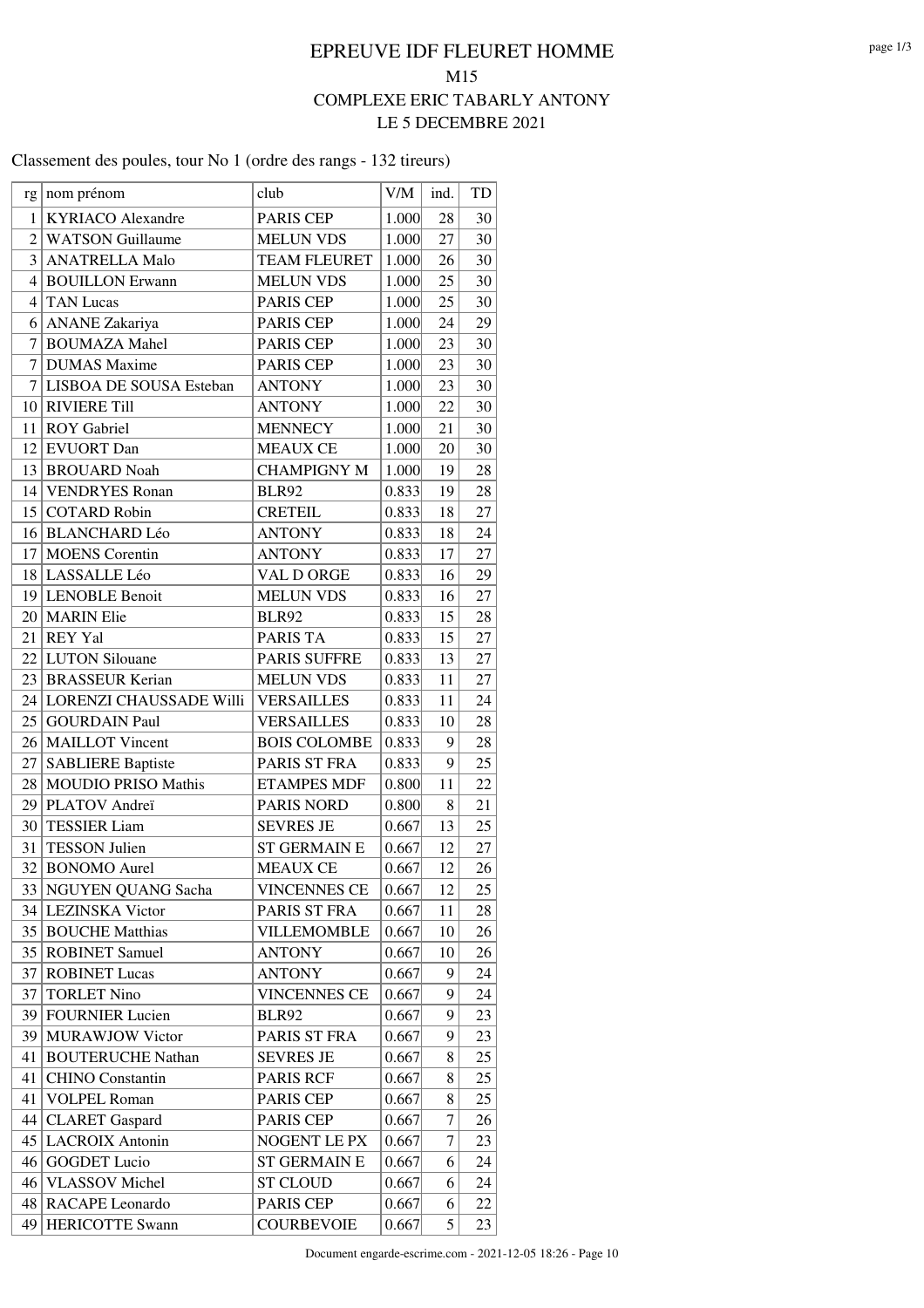Classement des poules, tour No 1 (ordre des rangs - 132 tireurs)

|    | rg   nom prénom                | club                | V/M   | ind.             | TD |
|----|--------------------------------|---------------------|-------|------------------|----|
| 50 | HAENTJENS Argan                | <b>BLR92</b>        | 0.667 | $\overline{4}$   | 24 |
| 50 | PLASSON Clément                | <b>SURESNES CE</b>  | 0.667 | $\overline{4}$   | 24 |
| 52 | <b>AUDEL DELBE Kelyan</b>      | <b>MELUN VDS</b>    | 0.667 | $\overline{4}$   | 22 |
|    | 53 WOUSSEN Noa                 | <b>PLESSIS BOU</b>  | 0.667 | $\overline{4}$   | 20 |
|    | 54 DURAND Antoine              | RUEIL MALMAI        | 0.667 | 3                | 24 |
| 55 | <b>LATIL Maxime</b>            | <b>ANTONY</b>       | 0.667 | $\mathbf{1}$     | 22 |
| 56 | MICHEL Arthur                  | <b>PARIS CEP</b>    | 0.500 | $\overline{7}$   | 25 |
| 57 | <b>CARON</b> Hugo              | <b>BLR92</b>        | 0.500 | 5                | 23 |
| 58 | <b>RANJBARAN</b> Daniel        | <b>ANTONY</b>       | 0.500 | $\overline{4}$   | 26 |
| 59 | <b>SAINT AIME Clément</b>      | <b>ETAMPES MDF</b>  | 0.500 | $\overline{3}$   | 25 |
| 60 | <b>BRETAUDEAU Robin</b>        | <b>COMBS VILLE</b>  | 0.500 | $\overline{2}$   | 21 |
| 61 | <b>GUILLOU</b> Ambroise        | <b>ANTONY</b>       | 0.500 | $\overline{2}$   | 19 |
| 62 | <b>RARANG Denver-Marius</b>    | <b>PARIS SUFFRE</b> | 0.500 | $\mathbf{1}$     | 22 |
| 63 | GUO Zhanyi                     | <b>TRAPPES EC</b>   | 0.500 | $\mathbf{1}$     | 19 |
| 64 | <b>BELISSA</b> Simon           | <b>MEAUX CE</b>     | 0.500 | $\boldsymbol{0}$ | 21 |
| 65 | <b>HOUDELETTE Jules</b>        | <b>MENUCOURT E</b>  | 0.500 | $-1$             | 22 |
| 66 | <b>HUBERT</b> Theophane        | <b>MELUN VDS</b>    | 0.500 | $-1$             | 21 |
| 67 | <b>GOUZIK Théodore</b>         | PARIS CEFC          | 0.500 | $-1$             | 20 |
| 67 | <b>PAGES</b> Esteban           | <b>PARIS NORD</b>   | 0.500 | $-1$             | 20 |
| 69 | <b>DUNAND</b> Matisse          | <b>BOIS COLOMBE</b> | 0.500 | $-2$             | 21 |
| 70 | VUILLEMIN Paul                 | <b>ANTONY</b>       | 0.500 | $-2$             | 18 |
| 70 | <b>ZUK Jean Paul</b>           | PARIS ESC           | 0.500 | $-2$             | 18 |
| 72 | <b>BOUGON Pierre-Louis</b>     | <b>VERSAILLES</b>   | 0.500 | $-2$             | 17 |
| 73 | <b>CORTINOVIS Gaspard</b>      | <b>ANTONY</b>       | 0.500 | $-3$             | 17 |
| 74 | LEPAROUX Jean                  | <b>PARIS SUFFRE</b> | 0.500 | $-4$             | 19 |
| 75 | <b>HOFFMANN Maxime</b>         | <b>TRAPPES EC</b>   | 0.500 | $-6$             | 18 |
| 76 | HEINTZ-LADRIERE Lazare         | PARIS ST FRA        | 0.500 | $-8$             | 17 |
| 77 | <b>BELLEMIN-COMTE Alexandr</b> | <b>VILLE AVRAY</b>  | 0.500 | $-10$            | 15 |
| 78 | <b>MAISONNEUVE Charles</b>     | <b>SURESNES CE</b>  | 0.400 | $\overline{2}$   | 19 |
| 79 | <b>BROZZI</b> Corentin         | <b>MEAUX CE</b>     | 0.400 | $-2$             | 17 |
| 80 | <b>CZERNICH Colin</b>          | <b>PARIS CEFC</b>   | 0.400 | $-8$             | 12 |
| 81 | <b>FRANCO MARQUES Lucas</b>    | VILLEMOMBLE         | 0.333 | $-1$             | 25 |
|    | 82 BOYET Bastien               | <b>MENNECY</b>      | 0.333 | $-2$             | 22 |
| 83 | <b>SIMOES Lucas</b>            | PARIS CEP           | 0.333 | $-2$             | 20 |
| 84 | <b>BREARD Marius</b>           | PARIS CEP           | 0.333 | $-5$             | 19 |
| 85 | <b>ALEXANDRE Maxime</b>        | <b>PARIS NORD</b>   | 0.333 | $-5$             | 18 |
|    | 85 BERNARD GOMES Guillaume     | <b>CHAMPIGNY M</b>  | 0.333 | $-5$             | 18 |
| 87 | <b>BENAOUADI-LEROY Loukas</b>  | <b>VELIZY CE</b>    | 0.333 | $-5$             | 15 |
| 88 | <b>BAROUDI-BARBOT Liam</b>     | <b>MENUCOURT E</b>  | 0.333 | $-6$             | 19 |
| 89 | LE GOASCOZ Eliott              | LE PECQ US          | 0.333 | $-6$             | 17 |
| 90 | <b>JAMOUSSI Naël</b>           | <b>SURESNES CE</b>  | 0.333 | -7               | 16 |
| 91 | <b>FRAYSSINIER Augustin</b>    | <b>RAMBOUILLET</b>  | 0.333 | -7               | 15 |
| 92 | <b>THIMANN Victor</b>          | <b>VILLE AVRAY</b>  | 0.333 | $-10$            | 18 |
| 93 | <b>GAUDUCHEAU Raphael</b>      | <b>RAMBOUILLET</b>  | 0.333 | $-10$            | 15 |
| 93 | <b>GROS</b> Antoine            | <b>VELIZY CE</b>    | 0.333 | $-10$            | 15 |
| 95 | <b>ROCHELLE Arthur</b>         | <b>TRAPPES EC</b>   | 0.333 | $-10$            | 14 |
| 96 | SALL Zackaria                  | <b>CHAMPIGNY M</b>  | 0.333 | $-11$            | 12 |
| 97 | PREVOSTO Mael                  | <b>ANTONY</b>       | 0.333 | $-12$            | 16 |
| 98 | HANUS Amadéo                   | <b>VILLE AVRAY</b>  | 0.333 | $-12$            | 12 |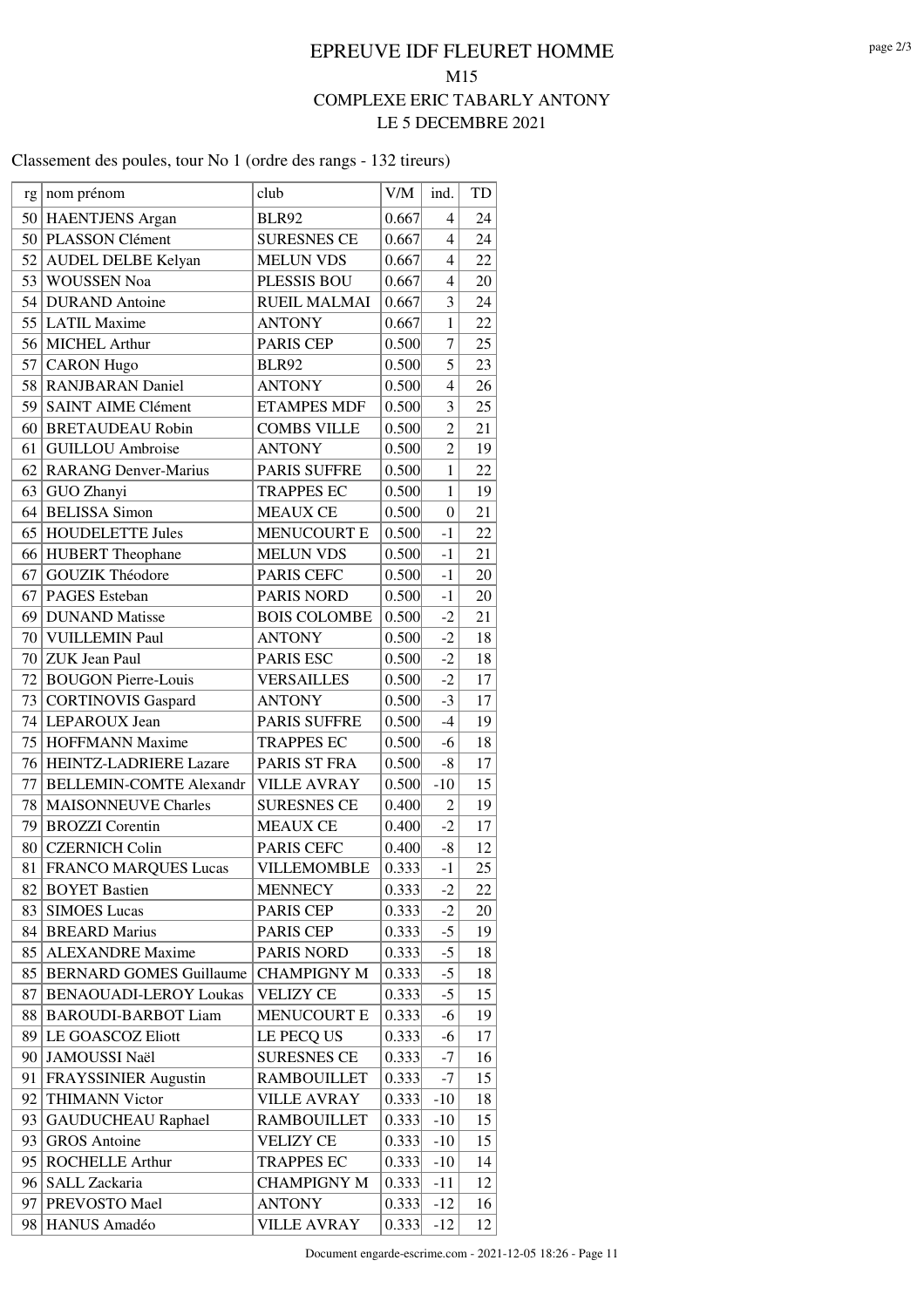Classement des poules, tour No 1 (ordre des rangs - 132 tireurs)

| rg  | nom prénom                     | club                | V/M   | ind.  | TD             |
|-----|--------------------------------|---------------------|-------|-------|----------------|
| 99  | <b>HANTRAYE Simon</b>          | <b>RUEIL MALMAI</b> | 0.333 | $-13$ | 12             |
| 100 | <b>DUSSEAUX Alexandre</b>      | <b>PARIS SCUF</b>   | 0.333 | $-14$ | 12             |
| 101 | <b>BOUVERESSE Celyan</b>       | <b>ANTONY</b>       | 0.200 | $-11$ | 11             |
| 102 | <b>GRILLON Maxime</b>          | VAL D ORGE          | 0.167 | $-9$  | 17             |
|     | 102 LISBOA DE SOUSA Rafael     | <b>ANTONY</b>       | 0.167 | $-9$  | 17             |
|     | 104 FOURDRINIER Enguerrand     | <b>ANTONY</b>       | 0.167 | $-10$ | 19             |
| 105 | RAMANANARIVO Maharo            | <b>ANTONY</b>       | 0.167 | $-13$ | 16             |
| 106 | <b>BOURHIS Guillaume</b>       | <b>ANTONY</b>       | 0.167 | $-13$ | 14             |
| 107 | <b>KERYJAOUEN Paul</b>         | <b>ANTONY</b>       | 0.167 | $-13$ | 13             |
| 108 | LEPAUL Kenzo                   | <b>ANTONY</b>       | 0.167 | $-13$ | 10             |
| 109 | <b>AVELINE Théo</b>            | <b>MEAUX CE</b>     | 0.167 | $-14$ | 13             |
| 110 | <b>BOLORE Tugdual</b>          | <b>ANTONY</b>       | 0.167 | $-15$ | 13             |
| 111 | <b>PORTMANN Mathieu</b>        | <b>COULOMMIERS</b>  | 0.167 | $-15$ | 12             |
| 112 | <b>GUITELMAN Killian</b>       | <b>COULOMMIERS</b>  | 0.167 | $-16$ | 13             |
| 113 | <b>CAVAGNE</b> Leandre         | LE PERREUX          | 0.167 | $-16$ | 12             |
| 114 | <b>BOTZ</b> Maximilien         | <b>PARIS NORD</b>   | 0.167 | $-16$ | 11             |
| 115 | <b>DUBOSC</b> Thomas           | PARIS ST FRA        | 0.167 | $-16$ | 9              |
| 115 | <b>WANG Alexandre</b>          | <b>PARIS ESC</b>    | 0.167 | $-16$ | 9              |
| 117 | <b>COUVE DE MURVILLE Stani</b> | <b>PARIS RCF</b>    | 0.167 | $-18$ | 10             |
| 118 | MORFIN Jérémy                  | LE PECQ US          | 0.167 | $-18$ | 8              |
| 119 | <b>COBAC Pierre-Yves</b>       | VILLEMOMBLE         | 0.167 | $-20$ | 9              |
| 120 | <b>BOURDIN Virgile</b>         | <b>LOUVECIENNES</b> | 0.167 | $-20$ | 8              |
| 120 | <b>BRUCKERT VERDRY Raphae</b>  | <b>RUEIL MALMAI</b> | 0.167 | $-20$ | 8              |
| 122 | <b>MAUMY</b> Arsène            | <b>PARIS TA</b>     | 0.000 | $-16$ | 14             |
| 123 | DE LAUZON Augustin             | PARIS ST FRA        | 0.000 | $-17$ | 12             |
| 124 | LIEDOT Raphaël                 | <b>PARIS NORD</b>   | 0.000 | $-19$ | 10             |
| 125 | <b>LANDRE</b> Ethan            | <b>TRAPPES EC</b>   | 0.000 | $-20$ | 10             |
| 125 | <b>ROYER Flavien</b>           | <b>COULOMMIERS</b>  | 0.000 | $-20$ | 10             |
| 127 | RAMPNOUX Hugo                  | <b>HOUILLES GO</b>  | 0.000 | $-20$ | 9              |
| 128 | <b>CHIFFLIER Benjamin</b>      | <b>TRAPPES EC</b>   | 0.000 | $-22$ | $\overline{7}$ |
| 129 | <b>RAVEL Thomas</b>            | PARIS EP15          | 0.000 | $-23$ | $\overline{7}$ |
| 130 | <b>BERTIEAU</b> Anthony        | VILLEMOMBLE         | 0.000 | $-23$ | 6              |
| 131 | <b>JACQUET Pierre</b>          | <b>CHATILLON</b>    | 0.000 | $-24$ | 6              |
| 132 | <b>LEVAUX Florian</b>          | <b>COULOMMIERS</b>  | 0.000 | $-25$ | $\overline{5}$ |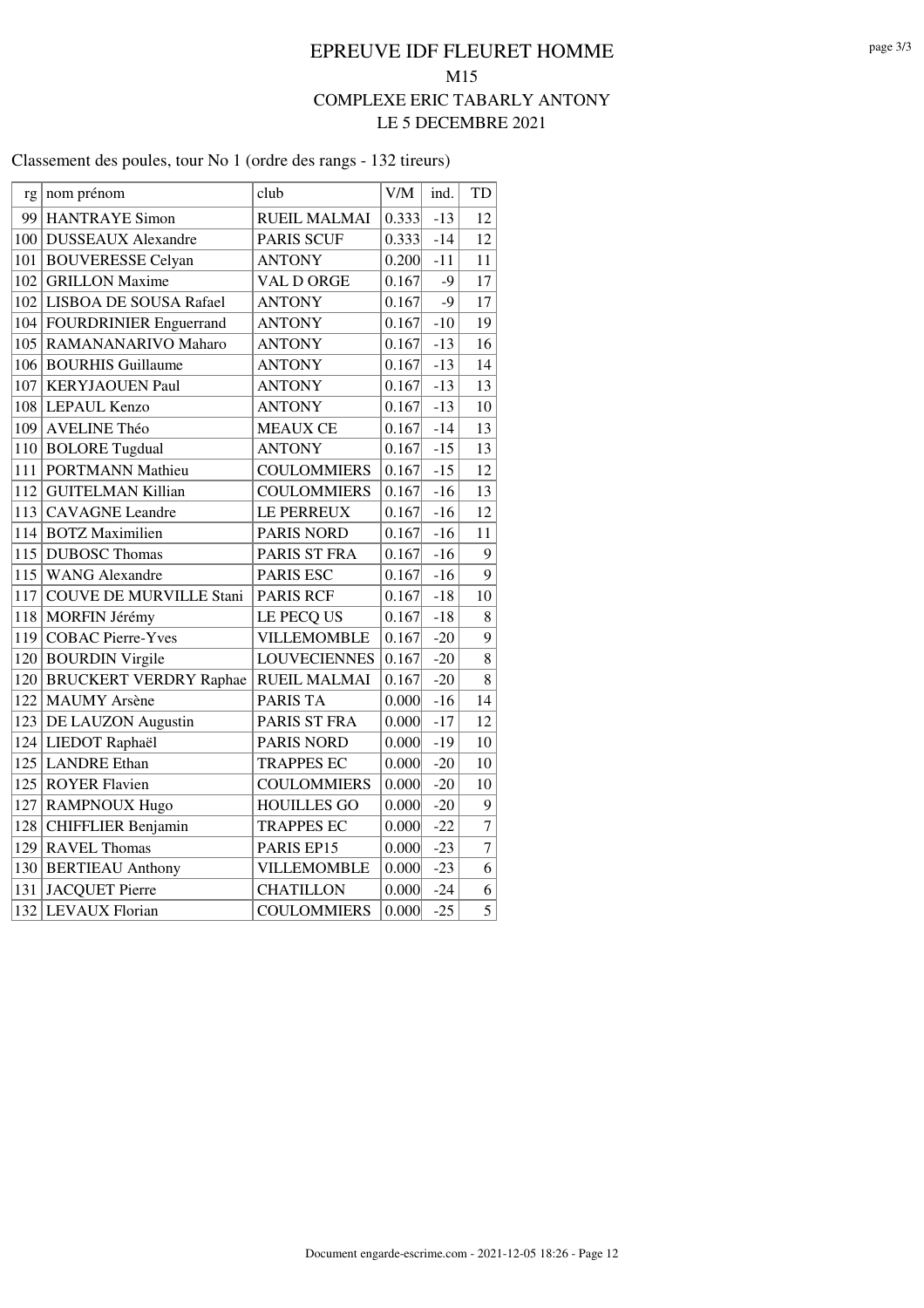Tableau de 256

Tableau de 128

| $\mathbf{1}$ | KYRIACO Alexandre PARIS CEP              |                     |                             |                               |
|--------------|------------------------------------------|---------------------|-----------------------------|-------------------------------|
|              | $256$ ---------                          |                     | <b>KYRIACO</b> Alexandre    |                               |
|              | 129 RAVEL Thomas                         | PARIS EP15          |                             | <b>KYRIACO</b> Alexandre      |
|              | 128 CHIFFLIER Benjamin TRAPPES EC        |                     | <b>RAVEL Thomas</b><br>10/8 | 10/1                          |
| 65           | <b>HOUDELETTE Jules</b>                  | <b>MENUCOURT EC</b> |                             |                               |
|              |                                          |                     | <b>HOUDELETTE Jules</b>     |                               |
|              | 192 ---------                            |                     |                             | <b>BELISSA</b> Simon          |
|              | $193$ ---------                          |                     | <b>BELISSA</b> Simon        | 10/1                          |
|              | 64 BELISSA Simon MEAUX CE                |                     |                             |                               |
| 33           | NGUYEN QUANG Sa VINCENNES CE             |                     | NGUYEN QUANG Sa             |                               |
|              | 224 ---------                            |                     |                             |                               |
|              | $161$ ---------                          |                     |                             | SALL Zackaria<br>10/8         |
|              | 96 SALL Zackaria                         | <b>CHAMPIGNY MA</b> | SALL Zackaria               |                               |
|              | 97 PREVOSTO Mael ANTONY                  |                     |                             |                               |
|              | $160$ ---------                          |                     | PREVOSTO Mael               |                               |
|              | $225$ ---------                          |                     |                             | <b>BONOMO</b> Aurel<br>10/1   |
| 32           | BONOMO Aurel                             | MEAUX CE            | <b>BONOMO</b> Aurel         |                               |
| 17           | <b>MOENS</b> Corentin                    | <b>ANTONY</b>       |                             |                               |
|              | 240 ---------                            |                     | <b>MOENS</b> Corentin       |                               |
|              | $145$ ---------                          |                     |                             | <b>MOENS</b> Corentin<br>10/3 |
|              | 112 GUITELMAN Killian COULOMMIERS        |                     | <b>GUITELMAN Killian</b>    |                               |
| 81           | FRANCO MARQUES VILLEMOMBLE               |                     |                             |                               |
|              | $176$ ---------                          |                     | <b>FRANCO MARQUES</b>       |                               |
|              | 209 ---------                            |                     |                             | <b>FRANCO MARQUES</b>         |
| 48           | RACAPE Leonardo                          | PARIS CEP           | RACAPE Leonardo             | 10/8                          |
| 49           | <b>HERICOTTE Swann</b>                   | <b>COURBEVOIE</b>   |                             |                               |
|              | $208$ ---------                          |                     | <b>HERICOTTE Swann</b>      |                               |
|              |                                          |                     |                             | <b>HERICOTTE Swann</b>        |
| 80           | $177$ ---------<br><b>CZERNICH Colin</b> | <b>PARIS CEFC</b>   | <b>CZERNICH Colin</b>       | 10/4                          |
|              | 113 CAVAGNE Leandre                      | LE PERREUX          |                             |                               |
|              |                                          |                     | <b>CAVAGNE</b> Leandre      |                               |
|              | 144 ---------                            |                     |                             | <b>BLANCHARD Léo</b>          |
|              | 241 ---------                            |                     | <b>BLANCHARD Léo</b>        | 10/0                          |
| 16           | <b>BLANCHARD Léo</b>                     | <b>ANTONY</b>       |                             |                               |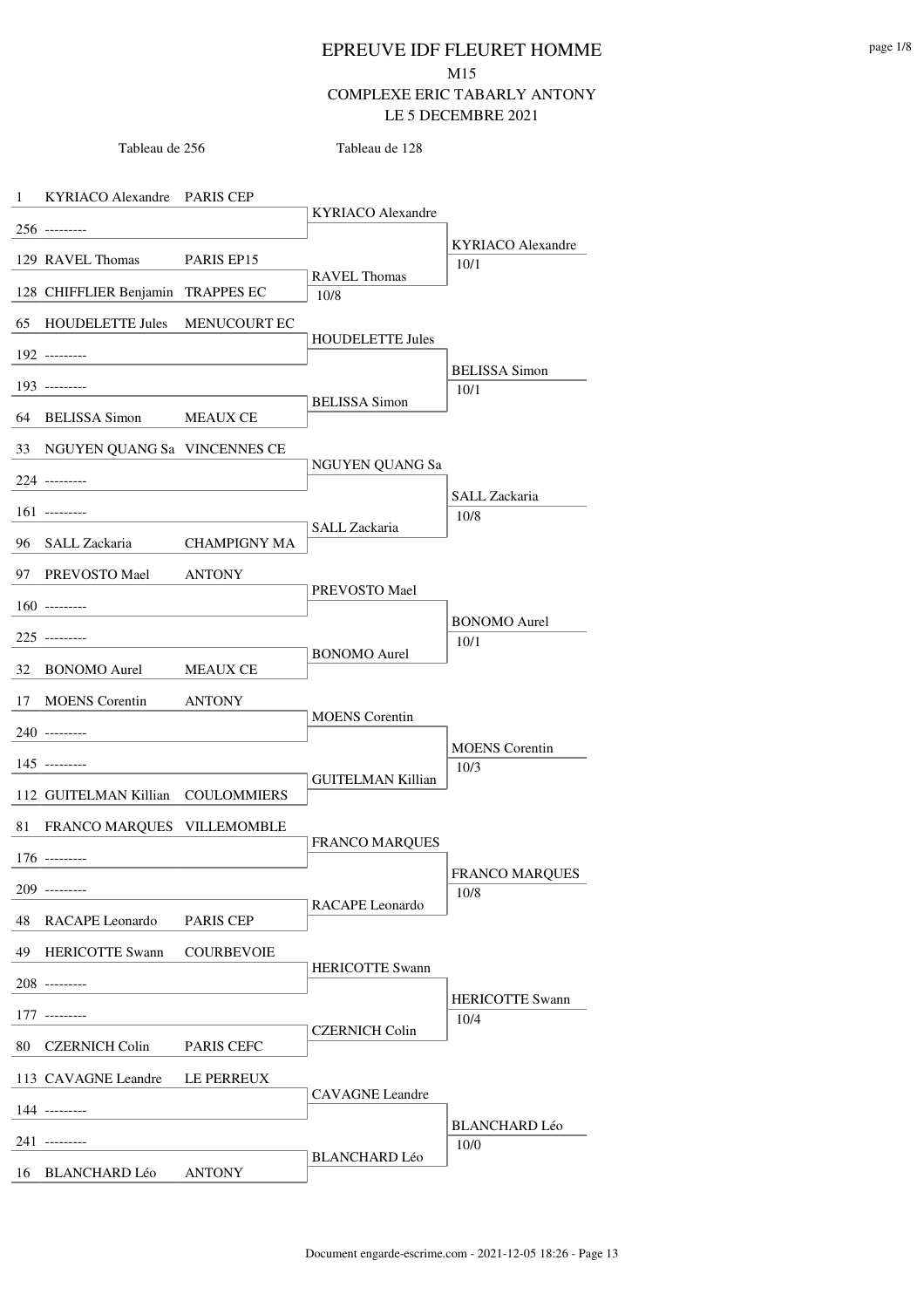Tableau de 128

9 LISBOA DE SOUSA ANTONY 248 --------- 137 --------- 120 BOURDIN Virgile LOUVECIENNES 73 CORTINOVIS Gaspar ANTONY 184 --------- 201 --------- 56 MICHEL Arthur PARIS CEP 41 BOUTERUCHE Natha SEVRES JE 216 --------- 169 --------- 88 BAROUDI-BARBOT MENUCOURT EC 105 RAMANANARIVO ANTONY 152 --------- 233 --------- 24 LORENZI CHAUSSA VERSAILLES 25 GOURDAIN Paul VERSAILLES 232 --------- 153 --------- 104 FOURDRINIER Engu ANTONY 89 LE GOASCOZ Eliott LE PECQ US 168 --------- 217 --------- 40 MURAWJOW Victor PARIS ST FRA 57 CARON Hugo BLR92 200 --------- 185 --------- 72 BOUGON Pierre-Loui VERSAILLES 121 BRUCKERT VERDR RUEIL MALMAI 136 --------- 249 --------- 8 BOUMAZA Mahel PARIS CEP LISBOA DE SOUSA BOURDIN Virgile 10/1 CORTINOVIS Gaspar MICHEL Arthur 10/7 BOUTERUCHE Natha BAROUDI-BARBOT 10/6 RAMANANARIVO LORENZI CHAUSSA 10/5 GOURDAIN Paul FOURDRINIER Engu 10/2 LE GOASCOZ Eliott MURAWJOW Victor 10/8 CARON Hugo BOUGON Pierre-Loui 8/4 BRUCKERT VERDR BOUMAZA Mahel 10/2 LISBOA DE SOUSA MICHEL Arthur BOUTERUCHE Natha LORENZI CHAUSSA GOURDAIN Paul LE GOASCOZ Eliott CARON Hugo BOUMAZA Mahel

Tableau de 256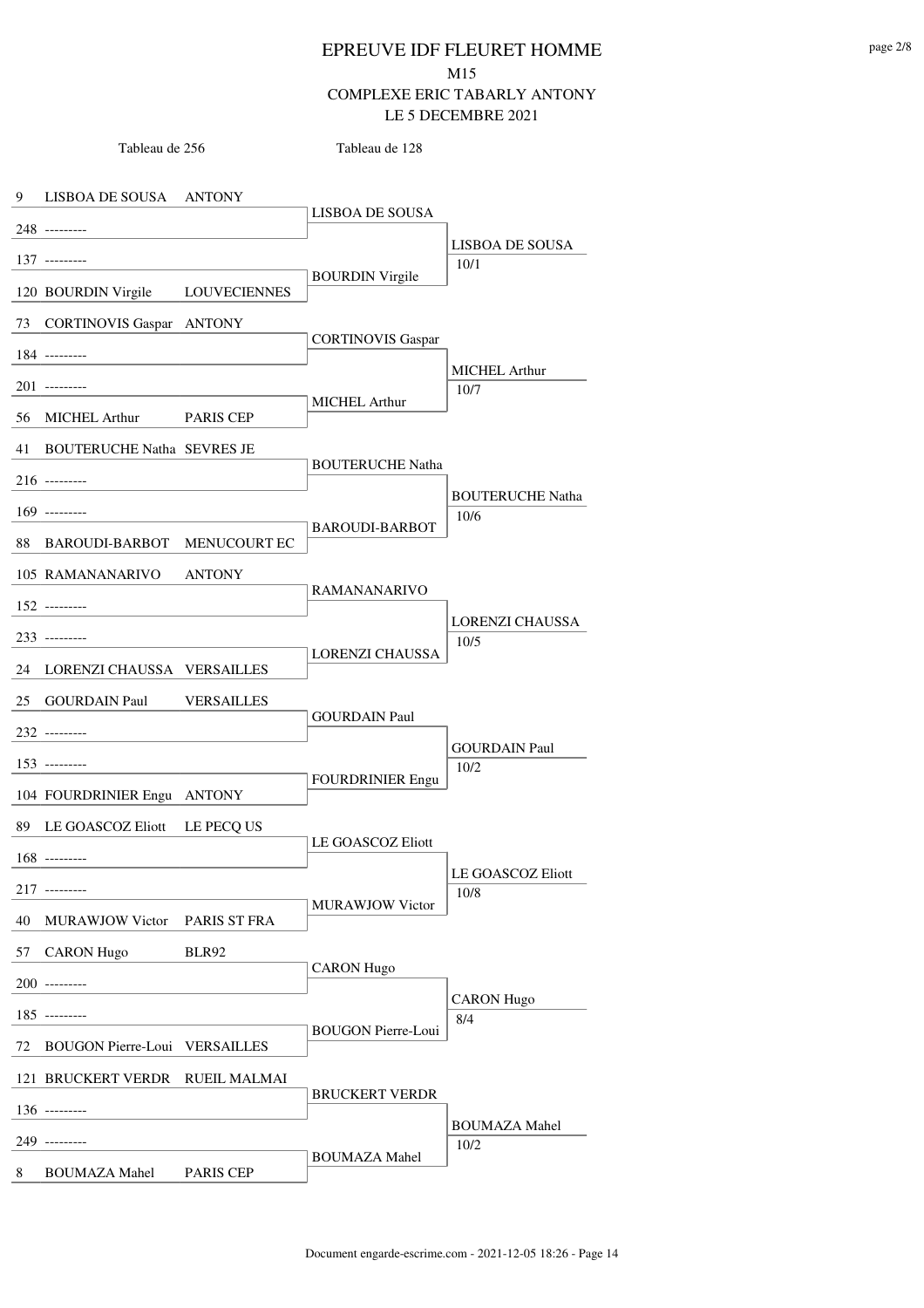| Tableau de 256 |                                | Tableau de 128      |                         |                         |
|----------------|--------------------------------|---------------------|-------------------------|-------------------------|
| 5              | TAN Lucas PARIS CEP            |                     |                         |                         |
|                | $252$ ---------                |                     | <b>TAN Lucas</b>        |                         |
|                | $133$ ---------                |                     |                         | <b>TAN Lucas</b>        |
|                |                                |                     | LIEDOT Raphaël          | 10/1                    |
|                | 124 LIEDOT Raphaël PARIS NORD  |                     |                         |                         |
|                | 69 DUNAND Matisse              | <b>BOIS COLOMBE</b> | <b>DUNAND</b> Matisse   |                         |
|                | $188$ ---------                |                     |                         | <b>DUNAND</b> Matisse   |
|                | 197 ---------                  |                     | <b>BRETAUDEAU Robi</b>  | 10/4                    |
|                | 60 BRETAUDEAU Robi COMBS VILLE |                     |                         |                         |
| 37             | <b>TORLET Nino</b>             | <b>VINCENNES CE</b> |                         |                         |
|                | $220$ ---------                |                     | <b>TORLET Nino</b>      |                         |
|                | $165$ ---------                |                     |                         | <b>TORLET Nino</b>      |
|                |                                |                     | <b>THIMANN Victor</b>   | 10/7                    |
| 92             | THIMANN Victor VILLE AVRAY     |                     |                         |                         |
|                | 101 BOUVERESSE Celya ANTONY    |                     | <b>BOUVERESSE Celya</b> |                         |
|                | $156$ ---------                |                     |                         | <b>MOUDIO PRISO Mat</b> |
|                | 229 ---------                  |                     |                         | 10/1                    |
| 28             | MOUDIO PRISO Mat ETAMPES MDF   |                     | <b>MOUDIO PRISO Mat</b> |                         |
|                | 21 REY Yal                     | PARIS TA            |                         |                         |
|                | 236 ---------                  |                     | <b>REY Yal</b>          |                         |
|                | 149 ---------                  |                     |                         | REY Yal<br>10/1         |
|                | 108 LEPAUL Kenzo               | <b>ANTONY</b>       | LEPAUL Kenzo            |                         |
|                |                                |                     |                         |                         |
|                | 85 ALEXANDRE Maxim PARIS NORD  |                     | <b>ALEXANDRE</b> Maxim  |                         |
|                | $172$ ---------                |                     |                         | <b>CLARET</b> Gaspard   |
|                | $213$ ---------                |                     | <b>CLARET</b> Gaspard   | 10/1                    |
| 44             | CLARET Gaspard PARIS CEP       |                     |                         |                         |
| 53             | WOUSSEN Noa                    | <b>PLESSIS BOU</b>  |                         |                         |
|                | 204 ---------                  |                     | <b>WOUSSEN Noa</b>      |                         |
|                | 181 ---------                  |                     |                         | WOUSSEN Noa<br>10/3     |
| 76             | HEINTZ-LADRIERE PARIS ST FRA   |                     | <b>HEINTZ-LADRIERE</b>  |                         |
|                | 117 COUVE DE MURVIL PARIS RCF  |                     |                         |                         |
|                | $140$ ---------                |                     | <b>COUVE DE MURVIL</b>  |                         |
|                |                                |                     |                         | <b>EVUORT</b> Dan       |
|                | 245 ---------                  |                     | <b>EVUORT</b> Dan       | 10/1                    |
| 12             | EVUORT Dan                     | <b>MEAUX CE</b>     |                         |                         |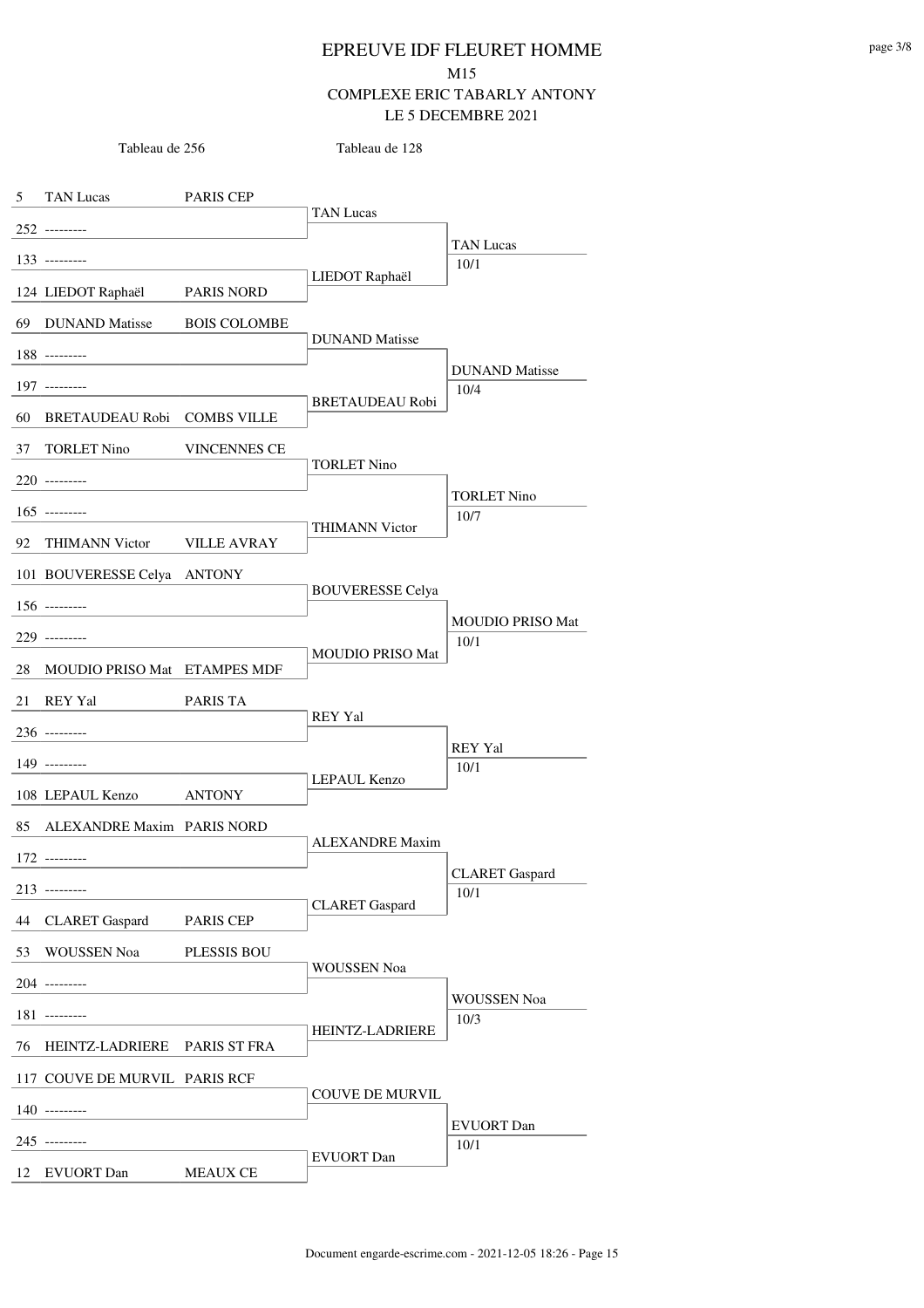| Tableau de 256 |                                  | Tableau de 128     |                          |                                |
|----------------|----------------------------------|--------------------|--------------------------|--------------------------------|
|                |                                  |                    |                          |                                |
|                | 13 BROUARD Noah CHAMPIGNY MA     |                    | <b>BROUARD Noah</b>      |                                |
|                | 244 ---------                    |                    |                          | <b>BROUARD Noah</b>            |
|                | $141$ ---------                  |                    | <b>WANG Alexandre</b>    | 10/1                           |
|                | 116 WANG Alexandre PARIS ESC     |                    |                          |                                |
|                | 77 BELLEMIN-COMTE VILLE AVRAY    |                    |                          |                                |
|                | $180$ ---------                  |                    | <b>BELLEMIN-COMTE</b>    |                                |
|                | $205$ ---------                  |                    |                          | AUDEL DELBE Kely<br>10/4       |
|                | 52 AUDEL DELBE Kely MELUN VDS    |                    | <b>AUDEL DELBE Kely</b>  |                                |
|                | 45 LACROIX Antonin NOGENT LE PX  |                    | <b>LACROIX</b> Antonin   |                                |
|                | $212$ ---------                  |                    |                          |                                |
|                | $173$ ---------                  |                    |                          | <b>LACROIX</b> Antonin<br>10/4 |
|                | 84 BREARD Marius PARIS CEP       |                    | <b>BREARD</b> Marius     |                                |
|                | 109 AVELINE Théo MEAUX CE        |                    |                          |                                |
|                | 148 ---------                    |                    | <b>AVELINE Théo</b>      |                                |
|                | $237$ ---------                  |                    |                          | <b>MARIN</b> Elie<br>10/2      |
|                | 20 MARIN Elie BLR92              |                    | <b>MARIN</b> Elie        |                                |
|                | 29 PLATOV Andreï PARIS NORD      |                    |                          |                                |
|                | 228 ---------                    |                    | PLATOV Andreï            |                                |
|                | $157$ ---------                  |                    |                          | PLATOV Andreï<br>10/5          |
|                | 100 DUSSEAUX Alexandr PARIS SCUF |                    | <b>DUSSEAUX Alexandr</b> |                                |
|                | 93 GROS Antoine                  | <b>VELIZY CE</b>   |                          |                                |
|                | $164$ ---------                  |                    | GROS Antoine             |                                |
|                | 221 ---------                    |                    |                          | <b>BOUCHE Matthias</b>         |
| 36             | <b>BOUCHE Matthias</b>           | <b>VILLEMOMBLE</b> | <b>BOUCHE Matthias</b>   | 10/2                           |
| 61             | <b>GUILLOU</b> Ambroise          | <b>ANTONY</b>      |                          |                                |
|                | $196$ ---------                  |                    | <b>GUILLOU</b> Ambroise  |                                |
|                | 189 ---------                    |                    |                          | <b>GOUZIK Théodore</b>         |
| 68             | <b>GOUZIK Théodore</b>           | PARIS CEFC         | <b>GOUZIK Théodore</b>   | 10/7                           |
|                | 125 ROYER Flavien                | <b>COULOMMIERS</b> |                          |                                |
|                |                                  |                    | <b>ROYER Flavien</b>     |                                |
|                | 132 LEVAUX Florian               | <b>COULOMMIERS</b> | 10/0                     | <b>BOUILLON Erwann</b>         |
|                | $253$ ---------                  |                    | <b>BOUILLON Erwann</b>   | 10/1                           |
| 4              | <b>BOUILLON Erwann</b>           | <b>MELUN VDS</b>   |                          |                                |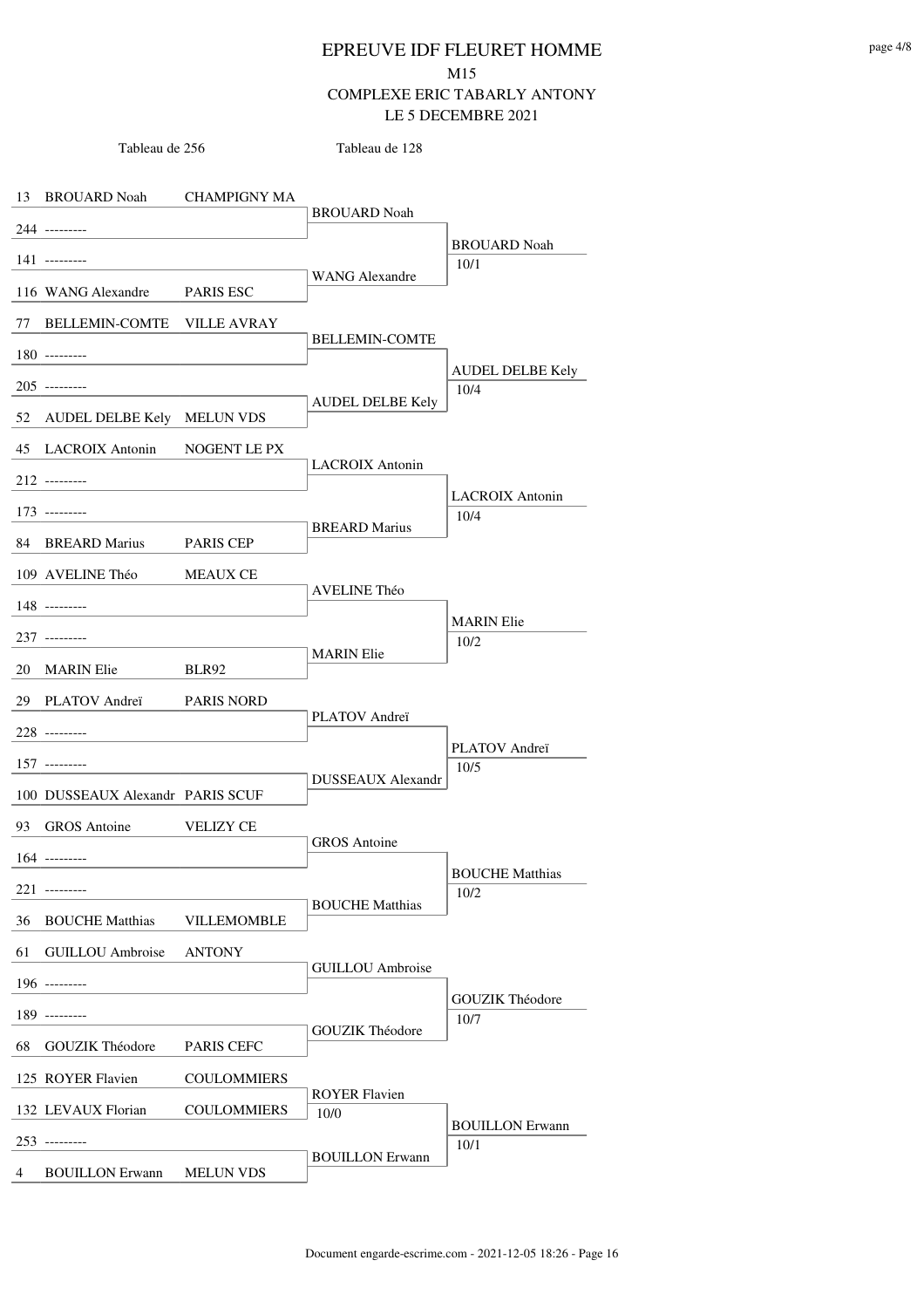Tableau de 128

3 ANATRELLA Malo TEAM FLEURET 254 --------- 131 JACQUET Pierre CHATILLON 126 LANDRE Ethan TRAPPES EC 10/6 67 PAGES Esteban PARIS NORD 190 --------- 195 --------- 62 RARANG Denver-Mar PARIS SUFFRE 35 ROBINET Samuel ANTONY 222 --------- 163 --------- 94 GAUDUCHEAU Raph RAMBOUILLET 99 HANTRAYE Simon RUEIL MALMAI 158 --------- 227 --------- 30 TESSIER Liam SEVRES JE 19 LENOBLE Benoit MELUN VDS 238 --------- 147 --------- 110 BOLORE Tugdual ANTONY 83 SIMOES Lucas PARIS CEP 174 --------- 211 --------- 46 GOGDET Lucio ST GERMAIN E 51 HAENTJENS Argan BLR92 206 --------- 179 --------- 78 MAISONNEUVE Cha SURESNES CE 115 DUBOSC Thomas PARIS ST FRA 142 --------- 243 --------- 14 VENDRYES Ronan BLR92 ANATRELLA Malo JACQUET Pierre 10/0 PAGES Esteban RARANG Denver-Mar 10/6 ROBINET Samuel GAUDUCHEAU Raph 10/3 HANTRAYE Simon TESSIER Liam 10/3 LENOBLE Benoit BOLORE Tugdual 10/2 SIMOES Lucas GOGDET Lucio 10/8 HAENTJENS Argan MAISONNEUVE Cha 10/9 DUBOSC Thomas VENDRYES Ronan 10/0 ANATRELLA Malo RARANG Denver-Mar ROBINET Samuel TESSIER Liam LENOBLE Benoit GOGDET Lucio HAENTJENS Argan VENDRYES Ronan

Tableau de 256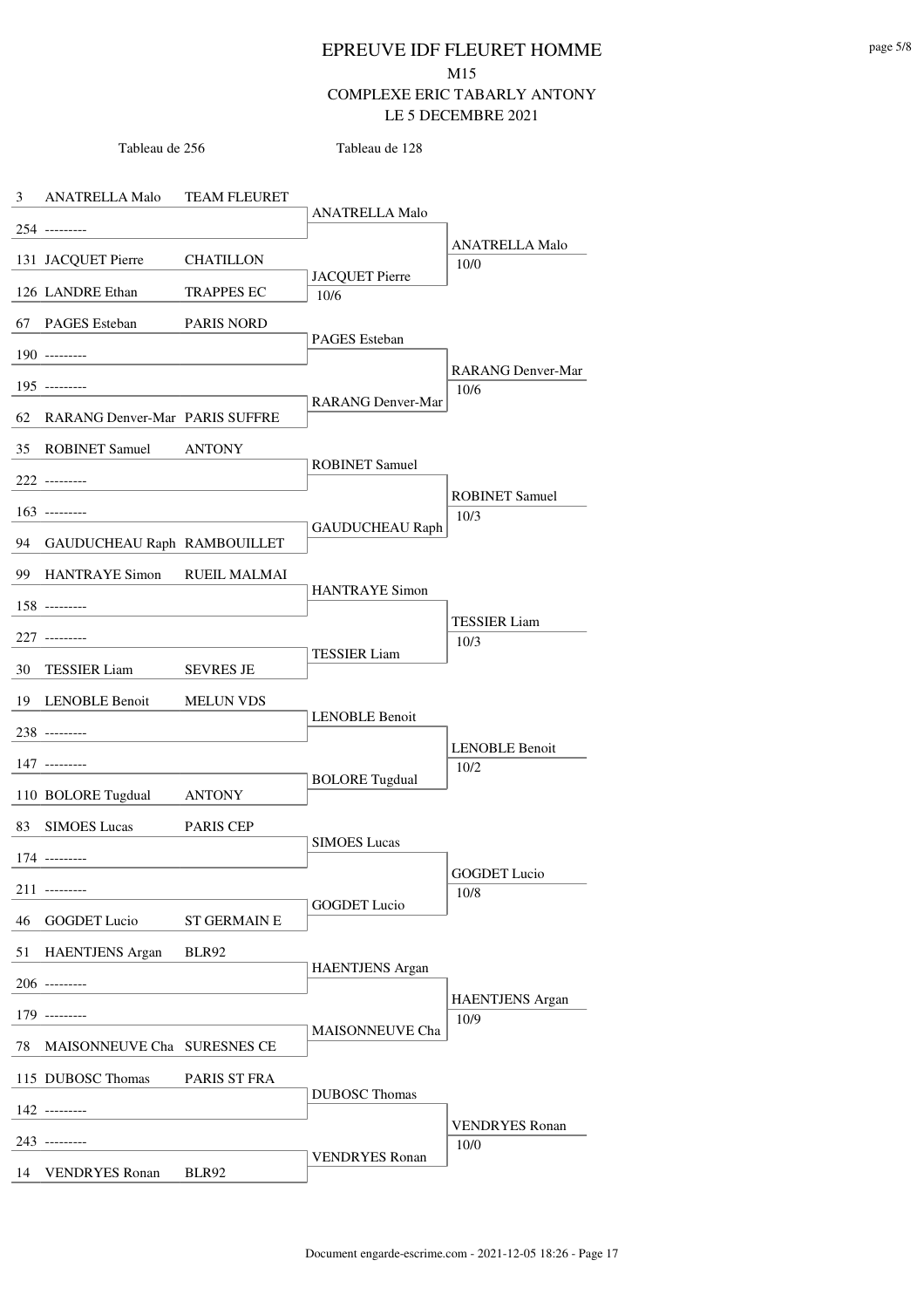|    | Tableau de 256                     |                | Tableau de 128            |                          |
|----|------------------------------------|----------------|---------------------------|--------------------------|
|    | 11 ROY Gabriel                     | <b>MENNECY</b> |                           |                          |
|    | 246 ---------                      |                | <b>ROY</b> Gabriel        |                          |
|    | 139 --------                       |                |                           | <b>ROY</b> Gabriel       |
|    | 118 MORFIN Jérémy LE PECQ US       |                | <b>MORFIN Jérémy</b>      | 10/8                     |
|    | 75 HOFFMANN Maxime TRAPPES EC      |                |                           |                          |
|    | 182 ---------                      |                | <b>HOFFMANN Maxime</b>    |                          |
|    | $203$ ---------                    |                |                           | <b>DURAND</b> Antoine    |
|    | 54 DURAND Antoine RUEIL MALMAI     |                | <b>DURAND</b> Antoine     | 10/2                     |
|    | 43 CHINO Constantin PARIS RCF      |                |                           |                          |
|    |                                    |                | <b>CHINO</b> Constantin   |                          |
|    | $214$ ---------                    |                |                           | <b>CHINO</b> Constantin  |
|    | $171$ ---------                    |                | <b>BERNARD GOMES</b>      | 10/6                     |
|    | 86 BERNARD GOMES CHAMPIGNY MA      |                |                           |                          |
|    | 107 KERYJAOUEN Paul ANTONY         |                | <b>KERYJAOUEN Paul</b>    |                          |
|    | $150$ ---------                    |                |                           | <b>LUTON Silouane</b>    |
|    | $235$ ---------                    |                | <b>LUTON</b> Silouane     | 10/3                     |
|    | 22 LUTON Silouane PARIS SUFFRE     |                |                           |                          |
| 27 | SABLIERE Baptiste PARIS ST FRA     |                | <b>SABLIERE Baptiste</b>  |                          |
|    | 230 ---------                      |                |                           | <b>SABLIERE Baptiste</b> |
|    | $155$ ---------                    |                | LISBOA DE SOUSA           | 10/1                     |
|    | 102 LISBOA DE SOUSA ANTONY         |                |                           |                          |
| 91 | FRAYSSINIER Augus RAMBOUILLET      |                | <b>FRAYSSINIER Augus</b>  |                          |
|    | $166$ ---------                    |                |                           | <b>ROBINET Lucas</b>     |
|    | $219$ ---------                    |                | <b>ROBINET Lucas</b>      | 10/4                     |
| 38 | <b>ROBINET Lucas</b>               | <b>ANTONY</b>  |                           |                          |
| 59 | SAINT AIME Clément ETAMPES MDF     |                | <b>SAINT AIME Clément</b> |                          |
|    | 198 ---------                      |                |                           | <b>VUILLEMIN Paul</b>    |
|    | 187 ---------                      |                | <b>VUILLEMIN Paul</b>     | 10/7                     |
| 70 | <b>VUILLEMIN Paul</b>              | <b>ANTONY</b>  |                           |                          |
|    | 123 DE LAUZON Augusti PARIS ST FRA |                | DE LAUZON Augusti         |                          |
|    | $134$ ---------                    |                |                           | ANANE Zakariya           |
|    | $251$ ---------                    |                | ANANE Zakariya            | 10/2                     |
| 6  | ANANE Zakariya                     | PARIS CEP      |                           |                          |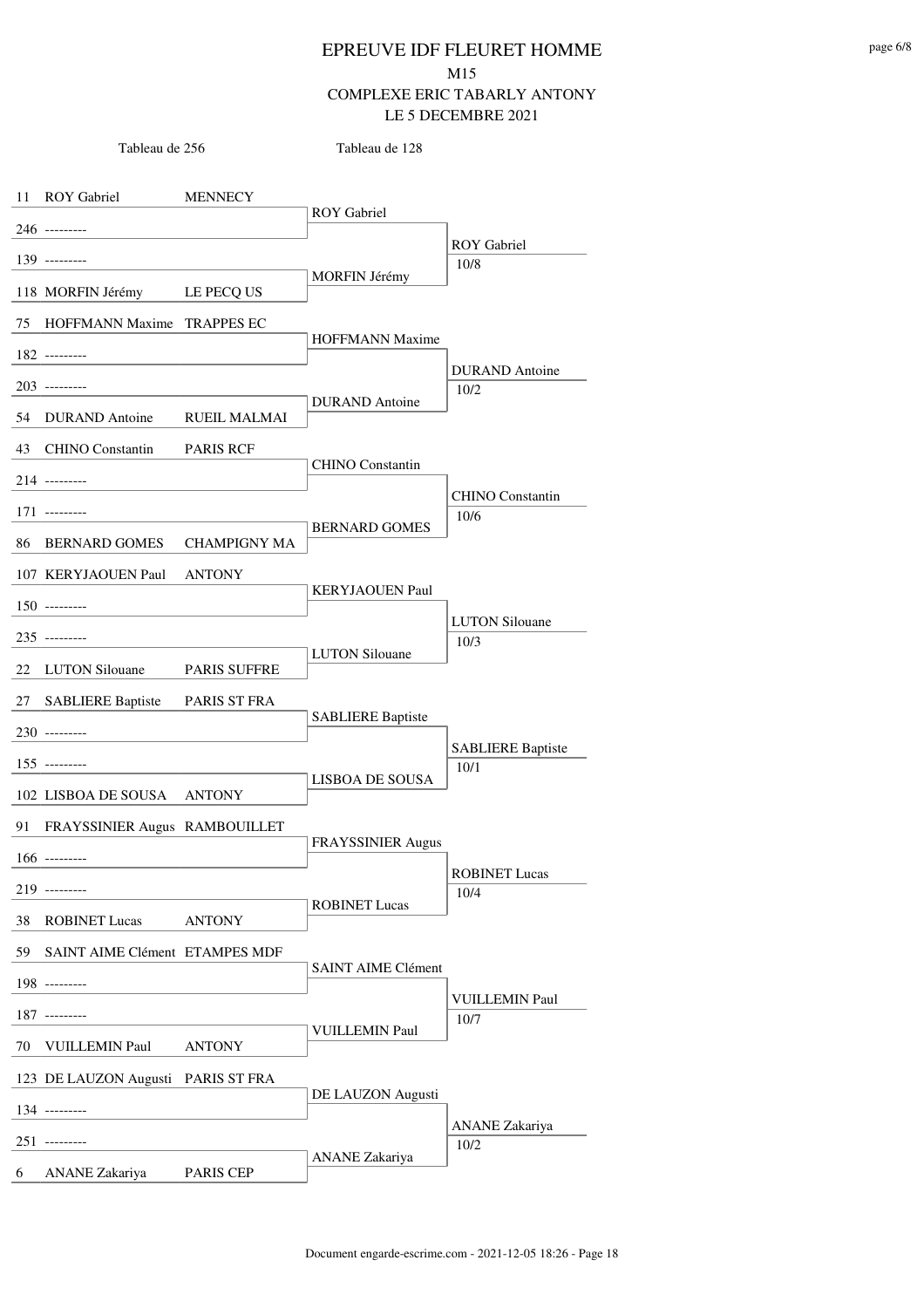Tableau de 128

7 DUMAS Maxime PARIS CEP 250 --------- 135 --------- 122 MAUMY Arsène PARIS TA 71 ZUK Jean Paul PARIS ESC 186 --------- 199 --------- 58 RANJBARAN Daniel ANTONY 39 FOURNIER Lucien BLR92 218 --------- 167 --------- 90 JAMOUSSI Naël SURESNES CE 103 GRILLON Maxime VAL D ORGE 154 --------- 231 --------- 26 MAILLOT Vincent BOIS COLOMBE 23 BRASSEUR Kerian MELUN VDS 234 --------- 151 --------- 106 BOURHIS Guillaume ANTONY 87 BENAOUADI-LERO VELIZY CE 170 --------- 215 --------- 42 VOLPEL Roman PARIS CEP 55 LATIL Maxime ANTONY 202 --------- 183 --------- 74 LEPAROUX Jean PARIS SUFFRE 119 COBAC Pierre-Yves VILLEMOMBLE 138 --------- 247 --------- 10 RIVIERE Till ANTONY DUMAS Maxime MAUMY Arsène 10/4 ZUK Jean Paul RANJBARAN Daniel 10/7 FOURNIER Lucien JAMOUSSI Naël 10/5 GRILLON Maxime MAILLOT Vincent 10/3 BRASSEUR Kerian BOURHIS Guillaume 10/2 BENAOUADI-LERO VOLPEL Roman 10/4 LATIL Maxime LEPAROUX Jean 9/8 COBAC Pierre-Yves RIVIERE Till 10/9 DUMAS Maxime ZUK Jean Paul FOURNIER Lucien MAILLOT Vincent BRASSEUR Kerian VOLPEL Roman LATIL Maxime COBAC Pierre-Yves

Tableau de 256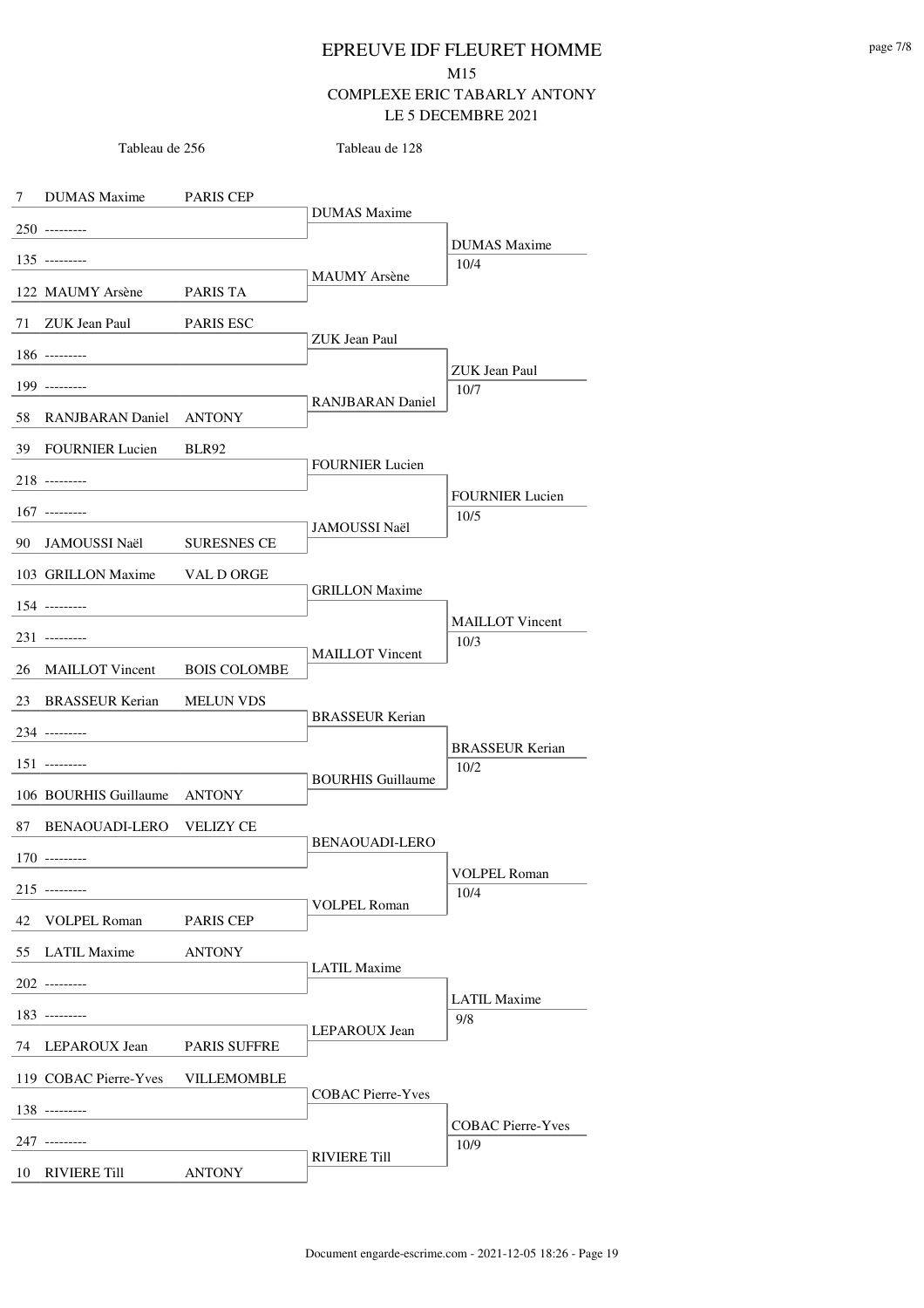15 COTARD Robin CRETEIL Tableau de 256 242 --------- 143 --------- 114 BOTZ Maximilien PARIS NORD 79 BROZZI Corentin MEAUX CE 178 --------- 207 --------- 50 PLASSON Clément SURESNES CE 47 VLASSOV Michel ST CLOUD 210 --------- 175 --------- 82 BOYET Bastien MENNECY 111 PORTMANN Mathieu COULOMMIERS 146 --------- 239 --------- 18 LASSALLE Léo VAL D ORGE 31 TESSON Julien ST GERMAIN E 226 --------- 159 --------- 98 HANUS Amadéo VILLE AVRAY 95 ROCHELLE Arthur TRAPPES EC 162 --------- 223 --------- 34 LEZINSKA Victor PARIS ST FRA 63 GUO Zhanyi TRAPPES EC 194 --------- 191 --------- 66 HUBERT Theophane MELUN VDS 127 RAMPNOUX Hugo HOUILLES GO 130 BERTIEAU Anthony VILLEMOMBLE  $\boxed{10/1}$ 255 --------- 2 WATSON Guillaume MELUN VDS COTARD Robin Tableau de 128 BOTZ Maximilien 10/8 BROZZI Corentin PLASSON Clément 10/5 VLASSOV Michel BOYET Bastien 10/6 PORTMANN Mathieu LASSALLE Léo 10/4 TESSON Julien HANUS Amadéo 10/4 ROCHELLE Arthur LEZINSKA Victor 10/2 GUO Zhanyi HUBERT Theophane 10/4 BERTIEAU Anthony WATSON Guillaume 10/1 COTARD Robin BROZZI Corentin BOYET Bastien LASSALLE Léo TESSON Julien LEZINSKA Victor HUBERT Theophane WATSON Guillaume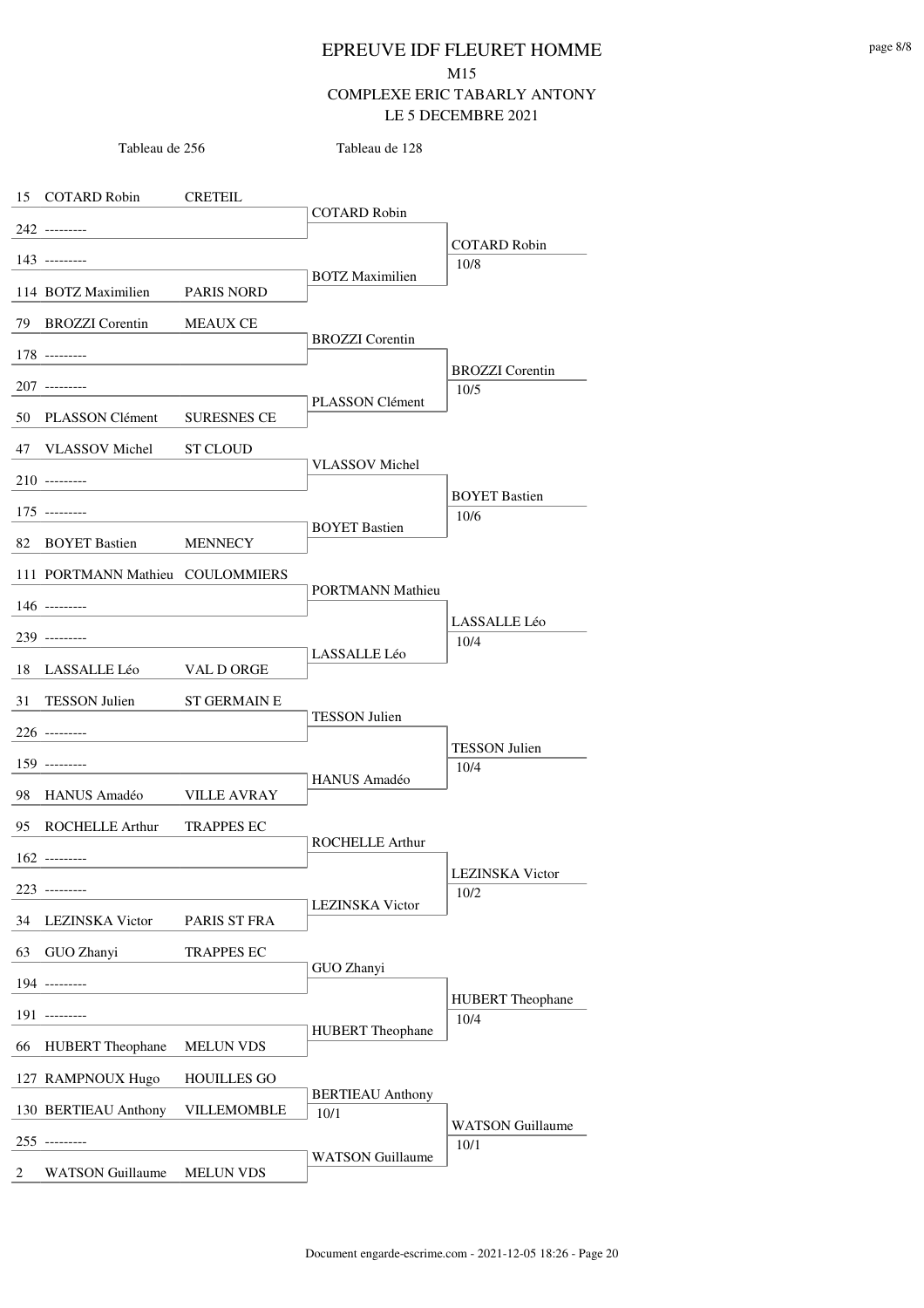|    | Tableau de 64                     |                     | Tableau de 32                    | Tableau de 16                    |                                 |
|----|-----------------------------------|---------------------|----------------------------------|----------------------------------|---------------------------------|
|    |                                   |                     |                                  |                                  |                                 |
| 1  | KYRIACO Alexandre PARIS CEP       |                     |                                  |                                  |                                 |
| 64 | <b>BELISSA</b> Simon              | <b>MEAUX CE</b>     | <b>KYRIACO</b> Alexandre<br>10/6 |                                  |                                 |
| 33 | SALL Zackaria                     | <b>CHAMPIGNY MA</b> |                                  | <b>KYRIACO</b> Alexandre<br>10/3 |                                 |
| 32 | <b>BONOMO</b> Aurel               | MEAUX CE            | SALL Zackaria<br>9/5             |                                  |                                 |
|    |                                   |                     |                                  |                                  | KYRIACO Alexandre               |
| 17 | <b>MOENS</b> Corentin             | <b>ANTONY</b>       | <b>MOENS</b> Corentin            |                                  | 10/5                            |
| 48 | <b>FRANCO MARQUES</b>             | <b>VILLEMOMBLE</b>  | 10/4                             | <b>BLANCHARD Léo</b>             |                                 |
| 49 | <b>HERICOTTE Swann</b>            | <b>COURBEVOIE</b>   |                                  | 9/6                              |                                 |
| 16 | <b>BLANCHARD Léo</b>              | <b>ANTONY</b>       | <b>BLANCHARD Léo</b><br>10/4     |                                  |                                 |
| 9  | LISBOA DE SOUSA                   | <b>ANTONY</b>       |                                  |                                  |                                 |
| 56 | <b>MICHEL Arthur</b>              | PARIS CEP           | <b>LISBOA DE SOUSA</b><br>10/0   |                                  |                                 |
| 41 | <b>BOUTERUCHE Natha SEVRES JE</b> |                     |                                  | LISBOA DE SOUSA<br>10/3          |                                 |
| 24 | LORENZI CHAUSSA                   | VERSAILLES          | <b>BOUTERUCHE Natha</b>          |                                  |                                 |
|    |                                   |                     | 10/9                             |                                  | <b>LISBOA DE SOUSA</b>          |
| 25 | <b>GOURDAIN Paul</b>              | <b>VERSAILLES</b>   | LE GOASCOZ Eliott                |                                  | 10/5                            |
| 40 | LE GOASCOZ Eliott                 | LE PECQ US          | 10/7                             | <b>BOUMAZA Mahel</b>             |                                 |
| 57 | <b>CARON</b> Hugo                 | <b>BLR92</b>        |                                  | 10/3                             |                                 |
| 8  | <b>BOUMAZA Mahel</b>              | <b>PARIS CEP</b>    | <b>BOUMAZA Mahel</b><br>10/6     |                                  |                                 |
| 5  | <b>TAN Lucas</b>                  | <b>PARIS CEP</b>    |                                  |                                  |                                 |
| 60 | <b>DUNAND</b> Matisse             | <b>BOIS COLOMBE</b> | TAN Lucas<br>10/4                |                                  |                                 |
| 37 | <b>TORLET Nino</b>                | <b>VINCENNES CE</b> |                                  | <b>MOUDIO PRISO Mat</b><br>5/4   |                                 |
| 28 | MOUDIO PRISO Mat ETAMPES MDF      |                     | <b>MOUDIO PRISO Mat</b><br>10/1  |                                  |                                 |
| 21 | <b>REY Yal</b>                    | PARIS TA            |                                  |                                  | <b>MOUDIO PRISO Mat</b><br>10/7 |
| 44 | <b>CLARET</b> Gaspard             | <b>PARIS CEP</b>    | <b>REY Yal</b>                   |                                  |                                 |
|    |                                   |                     | 10/8                             | <b>REY Yal</b>                   |                                 |
| 53 | <b>WOUSSEN Noa</b>                | PLESSIS BOU         | <b>EVUORT</b> Dan                | 10/7                             |                                 |
| 12 | <b>EVUORT</b> Dan                 | <b>MEAUX CE</b>     | 10/6                             |                                  |                                 |
| 13 | <b>BROUARD Noah</b>               | <b>CHAMPIGNY MA</b> |                                  |                                  |                                 |
| 52 | <b>AUDEL DELBE Kely</b>           | <b>MELUN VDS</b>    | <b>BROUARD Noah</b><br>10/9      |                                  |                                 |
| 45 | <b>LACROIX</b> Antonin            | NOGENT LE PX        |                                  | <b>BROUARD Noah</b><br>10/8      |                                 |
| 20 | <b>MARIN</b> Elie                 | <b>BLR92</b>        | <b>MARIN</b> Elie<br>10/2        |                                  |                                 |
| 29 | PLATOV Andreï                     | <b>PARIS NORD</b>   |                                  |                                  | <b>BOUILLON Erwann</b><br>10/3  |
| 36 | <b>BOUCHE Matthias</b>            | VILLEMOMBLE         | PLATOV Andreï<br>6/4             |                                  |                                 |
| 61 | GOUZIK Théodore                   | PARIS CEFC          |                                  | <b>BOUILLON Erwann</b>           |                                 |
|    |                                   |                     | <b>BOUILLON Erwann</b>           | 10/2                             |                                 |
| 4  | <b>BOUILLON Erwann</b>            | <b>MELUN VDS</b>    | $10/2$                           |                                  |                                 |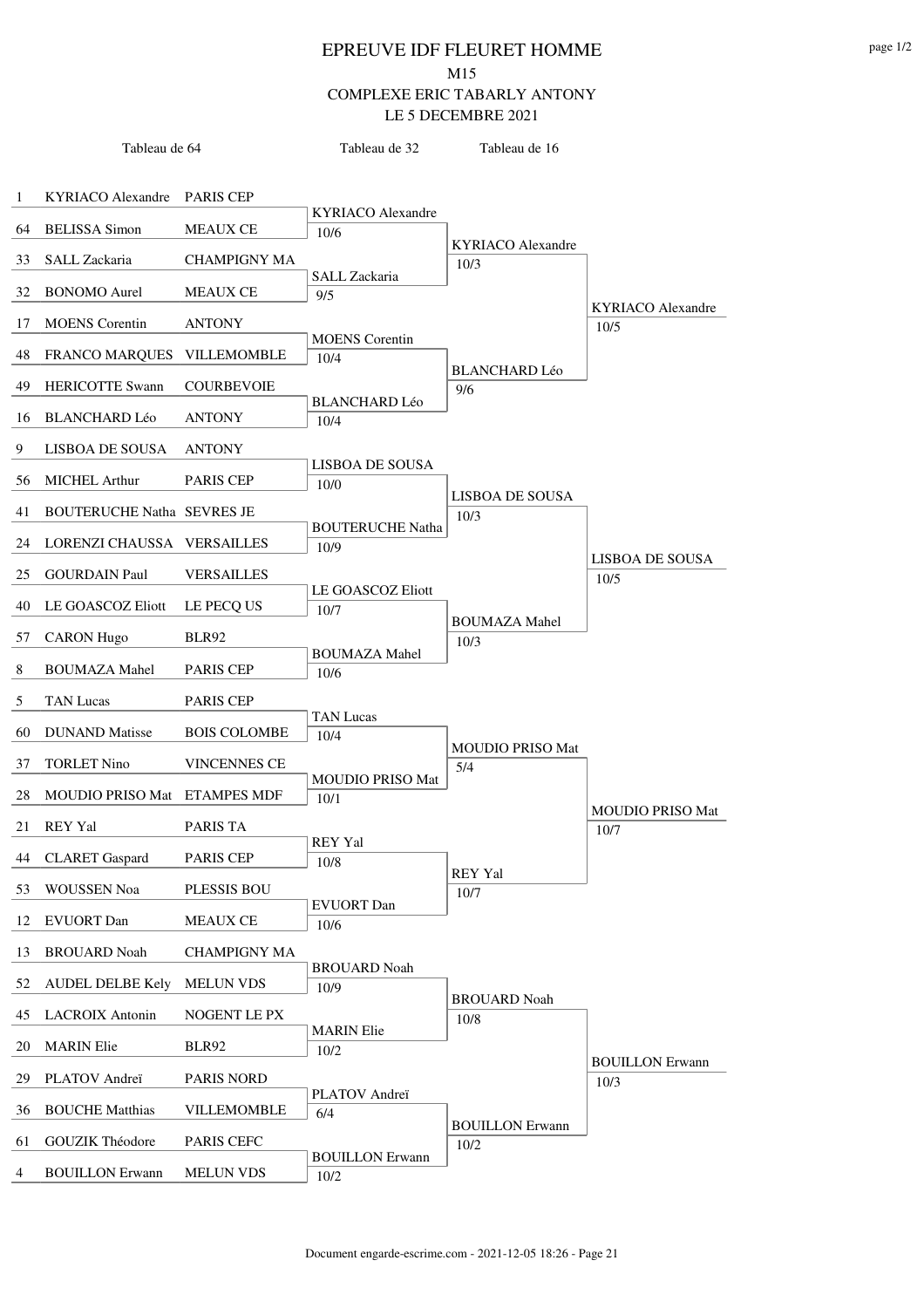|    | Tableau de 64                  |                     | Tableau de 32                  | Tableau de 16                 |                        |
|----|--------------------------------|---------------------|--------------------------------|-------------------------------|------------------------|
|    |                                |                     |                                |                               |                        |
| 3  | <b>ANATRELLA Malo</b>          | <b>TEAM FLEURET</b> |                                |                               |                        |
| 62 | RARANG Denver-Mar PARIS SUFFRE |                     | <b>ANATRELLA Malo</b><br>10/2  |                               |                        |
| 35 | <b>ROBINET Samuel</b>          | <b>ANTONY</b>       |                                | <b>ANATRELLA Malo</b><br>10/5 |                        |
| 30 | <b>TESSIER</b> Liam            | <b>SEVRES JE</b>    | <b>ROBINET Samuel</b><br>10/5  |                               |                        |
| 19 | <b>LENOBLE Benoit</b>          | <b>MELUN VDS</b>    |                                |                               | <b>LENOBLE Benoit</b>  |
|    |                                |                     | <b>LENOBLE Benoit</b>          |                               | 10/9                   |
| 46 | <b>GOGDET</b> Lucio            | <b>ST GERMAIN E</b> | 10/8                           | <b>LENOBLE Benoit</b>         |                        |
| 51 | <b>HAENTJENS</b> Argan         | <b>BLR92</b>        | <b>VENDRYES</b> Ronan          | 10/8                          |                        |
| 14 | <b>VENDRYES</b> Ronan          | BLR92               | 10/1                           |                               |                        |
| 11 | <b>ROY</b> Gabriel             | <b>MENNECY</b>      |                                |                               |                        |
| 54 | <b>DURAND</b> Antoine          | <b>RUEIL MALMAI</b> | <b>DURAND</b> Antoine<br>10/5  |                               |                        |
| 43 | <b>CHINO</b> Constantin        | <b>PARIS RCF</b>    |                                | <b>DURAND</b> Antoine<br>10/6 |                        |
| 22 | <b>LUTON Silouane</b>          | <b>PARIS SUFFRE</b> | <b>CHINO</b> Constantin        |                               |                        |
|    |                                |                     | 10/7                           |                               | <b>DURAND</b> Antoine  |
| 27 | <b>SABLIERE Baptiste</b>       | PARIS ST FRA        | <b>ROBINET Lucas</b>           |                               | 10/3                   |
| 38 | <b>ROBINET Lucas</b>           | <b>ANTONY</b>       | 10/9                           | <b>ANANE</b> Zakariya         |                        |
| 59 | <b>VUILLEMIN Paul</b>          | <b>ANTONY</b>       | <b>ANANE</b> Zakariya          | 10/1                          |                        |
| 6  | <b>ANANE</b> Zakariya          | <b>PARIS CEP</b>    | 10/3                           |                               |                        |
| 7  | <b>DUMAS</b> Maxime            | PARIS CEP           |                                |                               |                        |
| 58 | <b>ZUK Jean Paul</b>           | PARIS ESC           | <b>DUMAS</b> Maxime<br>10/5    |                               |                        |
| 39 | <b>FOURNIER Lucien</b>         | <b>BLR92</b>        |                                | <b>DUMAS</b> Maxime<br>10/1   |                        |
| 26 | <b>MAILLOT</b> Vincent         | <b>BOIS COLOMBE</b> | <b>FOURNIER Lucien</b><br>10/9 |                               |                        |
|    |                                |                     |                                |                               | <b>BRASSEUR Kerian</b> |
| 23 | <b>BRASSEUR Kerian</b>         | <b>MELUN VDS</b>    | <b>BRASSEUR Kerian</b>         |                               | 10/4                   |
| 42 | <b>VOLPEL Roman</b>            | PARIS CEP           | 10/3                           | <b>BRASSEUR Kerian</b>        |                        |
| 55 | <b>LATIL Maxime</b>            | <b>ANTONY</b>       | <b>LATIL Maxime</b>            | 10/1                          |                        |
| 10 | <b>COBAC Pierre-Yves</b>       | VILLEMOMBLE         | 10/2                           |                               |                        |
| 15 | <b>COTARD Robin</b>            | <b>CRETEIL</b>      |                                |                               |                        |
| 50 | <b>BROZZI</b> Corentin         | <b>MEAUX CE</b>     | <b>COTARD Robin</b><br>9/8     |                               |                        |
| 47 | <b>BOYET Bastien</b>           | <b>MENNECY</b>      |                                | LASSALLE Léo<br>10/4          |                        |
| 18 | LASSALLE Léo                   | VAL D ORGE          | LASSALLE Léo<br>10/5           |                               |                        |
| 31 | <b>TESSON Julien</b>           | <b>ST GERMAIN E</b> |                                |                               | LASSALLE Léo<br>8/7    |
|    |                                |                     | <b>TESSON Julien</b>           |                               |                        |
| 34 | <b>LEZINSKA</b> Victor         | PARIS ST FRA        | 10/9                           | <b>WATSON Guillaume</b>       |                        |
| 63 | <b>HUBERT</b> Theophane        | <b>MELUN VDS</b>    | <b>WATSON Guillaume</b>        | 10/5                          |                        |
| 2  | <b>WATSON Guillaume</b>        | <b>MELUN VDS</b>    | 10/6                           |                               |                        |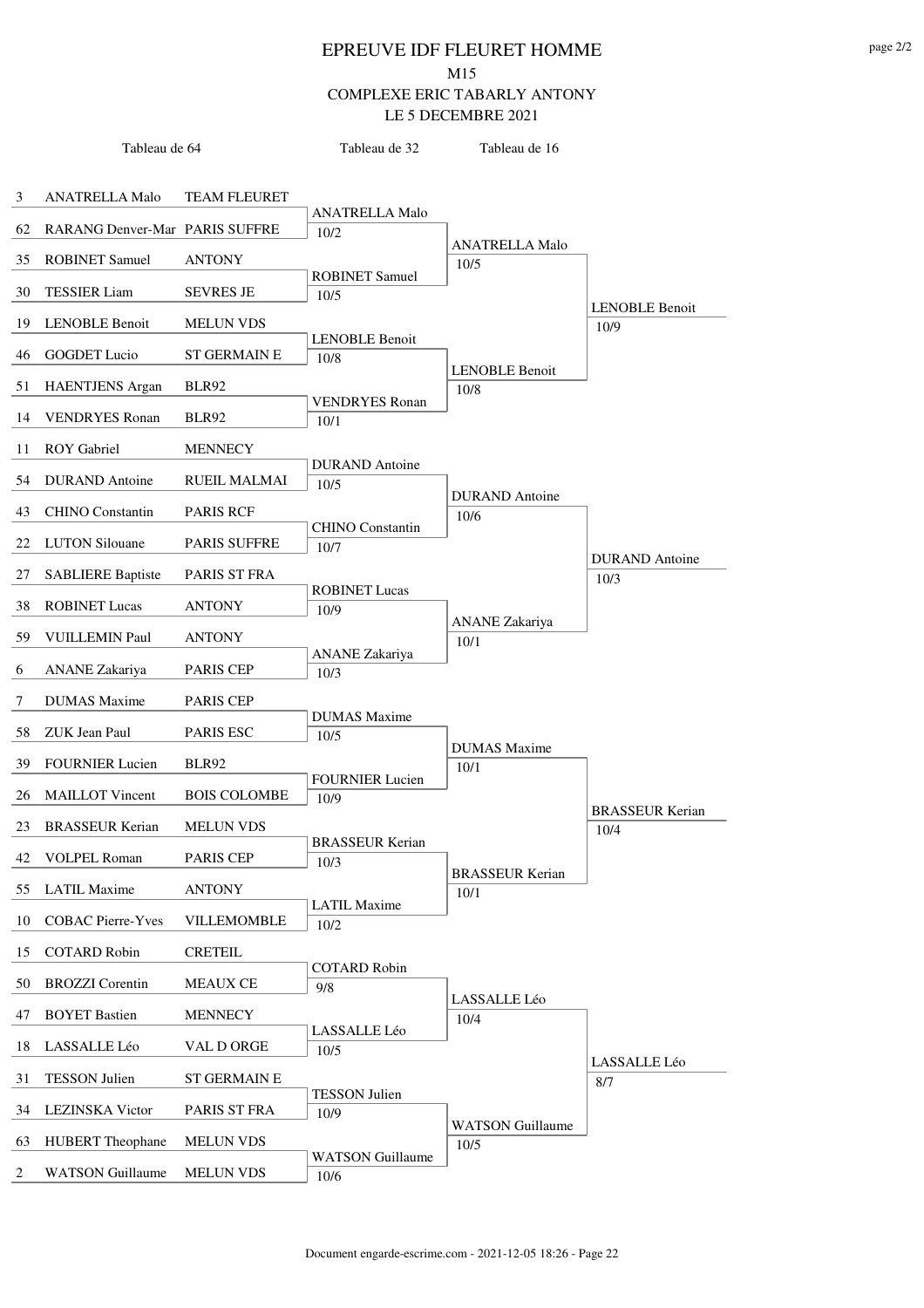|   | Tableau de 8                 |                     | Demi-finales                    | Finale                  |                         |
|---|------------------------------|---------------------|---------------------------------|-------------------------|-------------------------|
| 1 | KYRIACO Alexandre PARIS CEP  |                     |                                 |                         |                         |
| 8 | LISBOA DE SOUSA              | <b>ANTONY</b>       | LISBOA DE SOUSA<br>10/6         |                         |                         |
| 5 | MOUDIO PRISO Mat ETAMPES MDF |                     |                                 | LISBOA DE SOUSA<br>10/5 |                         |
| 4 | <b>BOUILLON Erwann</b>       | <b>MELUN VDS</b>    | <b>MOUDIO PRISO Mat</b><br>10/6 |                         |                         |
| 3 | <b>LENOBLE Benoit</b>        | <b>MELUN VDS</b>    | <b>LENOBLE Benoit</b>           |                         | LISBOA DE SOUSA<br>10/5 |
| 6 | DURAND Antoine               | <b>RUEIL MALMAI</b> | 10/2                            | <b>LENOBLE Benoit</b>   |                         |
| 7 | <b>BRASSEUR Kerian</b>       | <b>MELUN VDS</b>    | LASSALLE Léo                    | 10/5                    |                         |
| 2 | LASSALLE Léo                 | VAL D ORGE          | 8/7                             |                         |                         |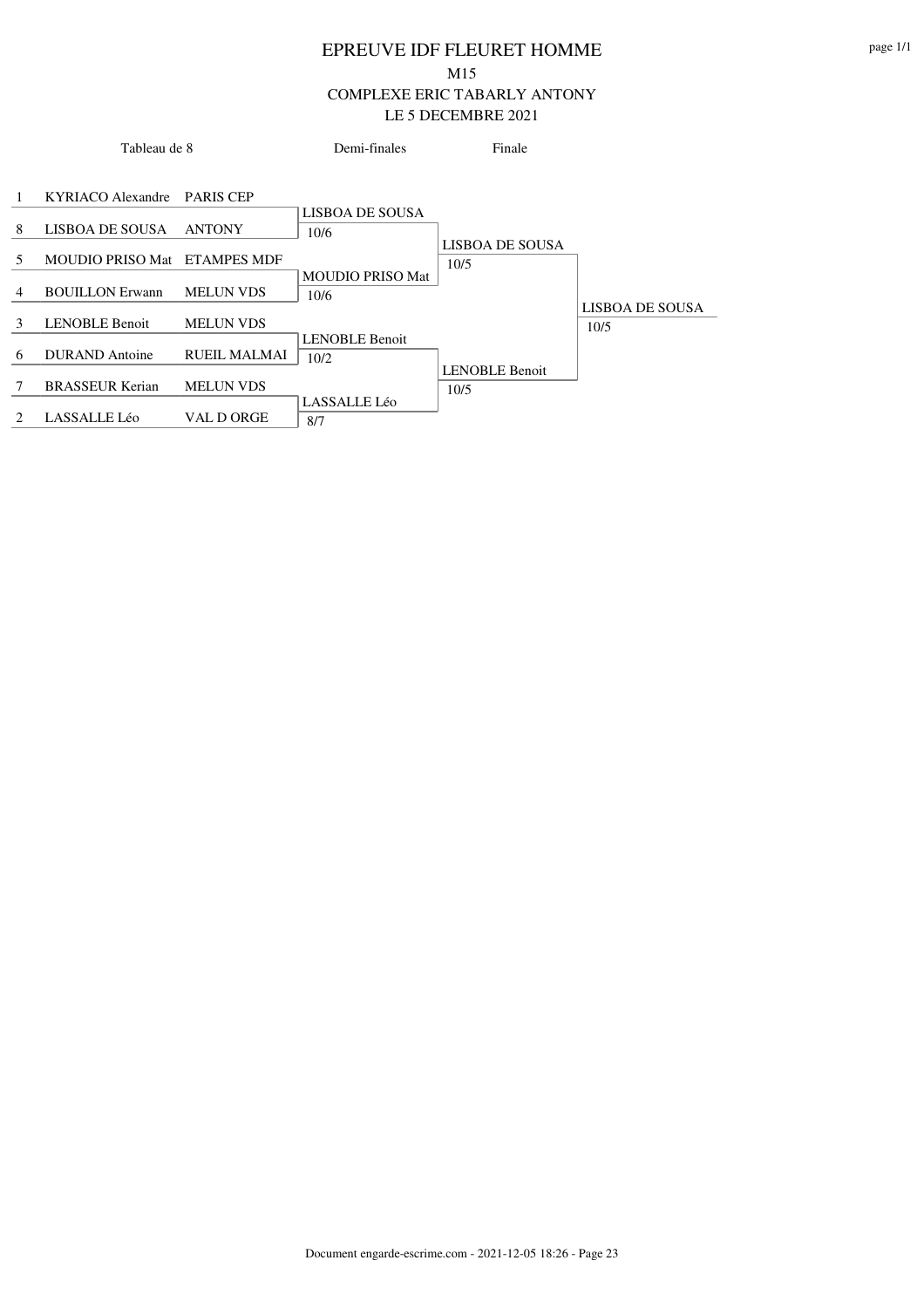#### Classement général (ordre des rangs - 132 tireurs)

| rg             | nom prénom                 | club                |
|----------------|----------------------------|---------------------|
| 1              | LISBOA DE SOUSA Esteban    | <b>ANTONY</b>       |
| $\overline{2}$ | <b>LENOBLE Benoit</b>      | <b>MELUN VDS</b>    |
| 3              | LASSALLE Léo               | VAL D ORGE          |
| 3              | <b>MOUDIO PRISO Mathis</b> | <b>ETAMPES MDF</b>  |
| 5              | <b>KYRIACO</b> Alexandre   | PARIS CEP           |
| 6              | <b>BOUILLON Erwann</b>     | <b>MELUN VDS</b>    |
|                | 7 BRASSEUR Kerian          | <b>MELUN VDS</b>    |
| 8              | <b>DURAND</b> Antoine      | <b>RUEIL MALMAI</b> |
|                | 9 WATSON Guillaume         | <b>MELUN VDS</b>    |
|                | 10   ANATRELLA Malo        | <b>TEAM FLEURET</b> |
|                | 11 ANANE Zakariya          | PARIS CEP           |
| 12             | <b>BOUMAZA Mahel</b>       | PARIS CEP           |
| 12             | <b>DUMAS</b> Maxime        | <b>PARIS CEP</b>    |
|                | 14 BROUARD Noah            | <b>CHAMPIGNY M</b>  |
|                | 15 BLANCHARD Léo           | <b>ANTONY</b>       |
| 16             | <b>REY Yal</b>             | PARIS TA            |
| 17             | <b>TAN</b> Lucas           | <b>PARIS CEP</b>    |
| 18             | <b>EVUORT</b> Dan          | <b>MEAUX CE</b>     |
|                | 19 VENDRYES Ronan          | <b>BLR92</b>        |
|                | 20 COTARD Robin            | <b>CRETEIL</b>      |
| 21             | <b>MOENS</b> Corentin      | <b>ANTONY</b>       |
| 22             | <b>MARIN</b> Elie          | <b>BLR92</b>        |
|                | 23 PLATOV Andreï           | PARIS NORD          |
| 24             | <b>TESSON Julien</b>       | <b>ST GERMAIN E</b> |
| 25             | <b>ROBINET Samuel</b>      | <b>ANTONY</b>       |
| 26             | <b>ROBINET Lucas</b>       | <b>ANTONY</b>       |
| 27             | <b>FOURNIER Lucien</b>     | <b>BLR92</b>        |
| 28             | <b>BOUTERUCHE Nathan</b>   | <b>SEVRES JE</b>    |
| 28             | <b>CHINO</b> Constantin    | <b>PARIS RCF</b>    |
| 30             | <b>LATIL Maxime</b>        | <b>ANTONY</b>       |
| 31             | <b>LE GOASCOZ Eliott</b>   | LE PECQ US          |
| 32             | SALL Zackaria              | <b>CHAMPIGNY M</b>  |
| 33             | <b>ROY</b> Gabriel         | <b>MENNECY</b>      |
| 34             | <b>LUTON Silouane</b>      | <b>PARIS SUFFRE</b> |
| 35             | LORENZI CHAUSSADE Will     | <b>VERSAILLES</b>   |
| 36             | <b>GOURDAIN Paul</b>       | <b>VERSAILLES</b>   |
| 37             | <b>MAILLOT</b> Vincent     | <b>BOIS COLOMBE</b> |
| 38             | <b>SABLIERE Baptiste</b>   | PARIS ST FRA        |
| 39             | <b>TESSIER Liam</b>        | <b>SEVRES JE</b>    |
| 40             | <b>BONOMO</b> Aurel        | <b>MEAUX CE</b>     |
| 41             | <b>LEZINSKA</b> Victor     | PARIS ST FRA        |
| 42             | <b>BOUCHE Matthias</b>     | <b>VILLEMOMBLE</b>  |
| 43             | <b>TORLET Nino</b>         | <b>VINCENNES CE</b> |
| 44             | <b>VOLPEL Roman</b>        | PARIS CEP           |
| 45             | <b>CLARET</b> Gaspard      | PARIS CEP           |
| 46             | <b>LACROIX Antonin</b>     | NOGENT LE PX        |
| 47             | <b>GOGDET Lucio</b>        | <b>ST GERMAIN E</b> |
| 48             | <b>HERICOTTE Swann</b>     | <b>COURBEVOIE</b>   |
| 49             | <b>HAENTJENS</b> Argan     | <b>BLR92</b>        |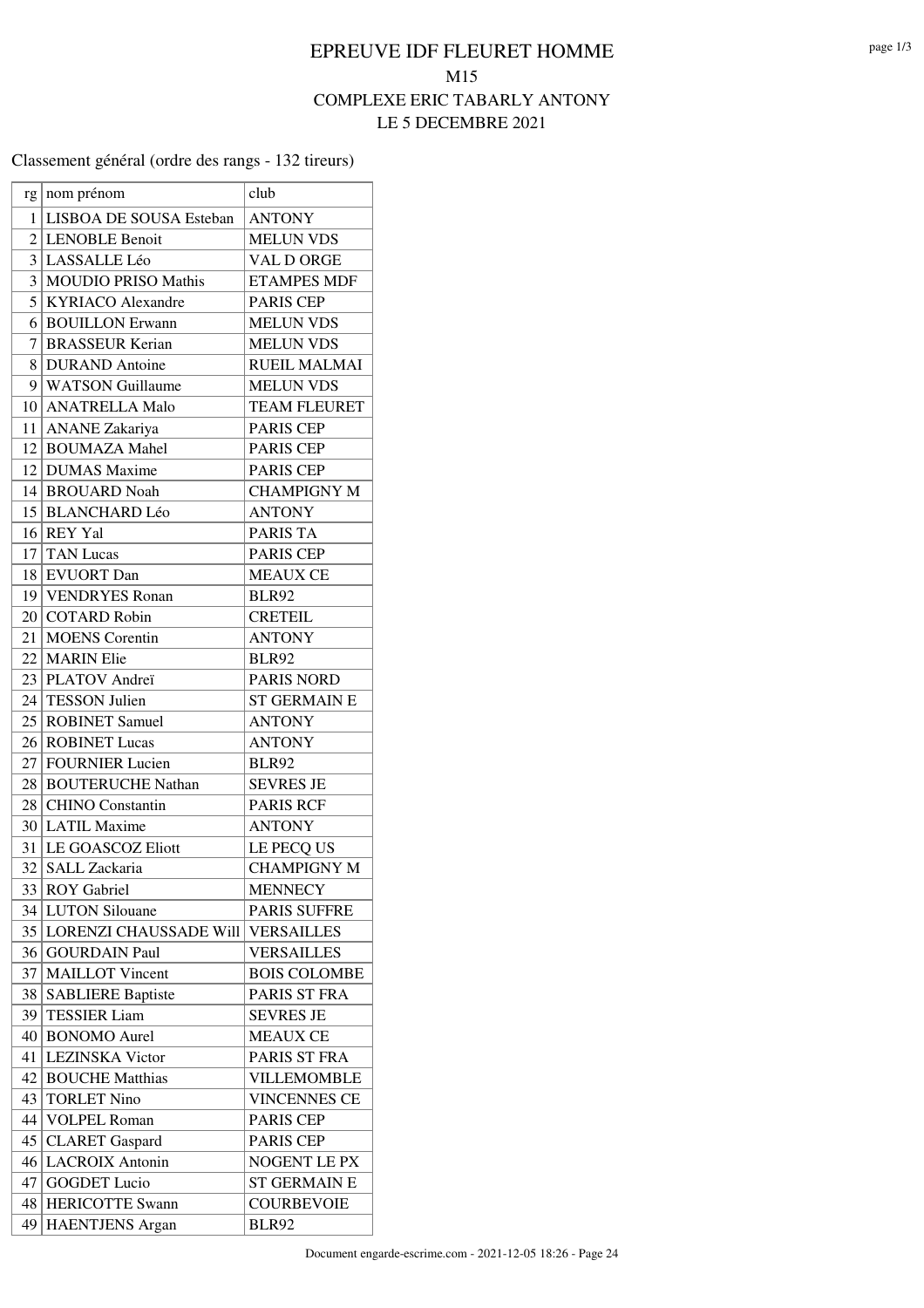#### Classement général (ordre des rangs - 132 tireurs)

| rg       | nom prénom                                                 | club                                     |
|----------|------------------------------------------------------------|------------------------------------------|
| 50       | AUDEL DELBE Kelyan                                         | <b>MELUN VDS</b>                         |
| 51       | WOUSSEN Noa                                                | PLESSIS BOU                              |
| 52       | MICHEL Arthur                                              | <b>PARIS CEP</b>                         |
| 53       | <b>CARON</b> Hugo                                          | <b>BLR92</b>                             |
| 54       | <b>RARANG Denver-Marius</b>                                | <b>PARIS SUFFRE</b>                      |
| 55       | <b>BELISSA</b> Simon                                       | <b>MEAUX CE</b>                          |
| 56       | <b>HUBERT</b> Theophane                                    | <b>MELUN VDS</b>                         |
| 57       | <b>GOUZIK Théodore</b>                                     | PARIS CEFC                               |
| 58       | <b>DUNAND</b> Matisse                                      | <b>BOIS COLOMBE</b>                      |
| 59       | VUILLEMIN Paul                                             | <b>ANTONY</b>                            |
|          | 59 ZUK Jean Paul                                           | <b>PARIS ESC</b>                         |
| 61       | <b>BROZZI</b> Corentin                                     | <b>MEAUX CE</b>                          |
| 62       | <b>FRANCO MARQUES Lucas</b>                                | VILLEMOMBLE                              |
| 63       | <b>BOYET Bastien</b>                                       | <b>MENNECY</b>                           |
|          | 64   COBAC Pierre-Yves                                     | <b>VILLEMOMBLE</b>                       |
| 65       | <b>RIVIERE Till</b>                                        | <b>ANTONY</b>                            |
| 66       | NGUYEN QUANG Sacha                                         | <b>VINCENNES CE</b>                      |
| 67       | <b>MURAWJOW Victor</b>                                     | PARIS ST FRA                             |
|          | 68 VLASSOV Michel                                          | <b>ST CLOUD</b>                          |
| 69       | <b>RACAPE</b> Leonardo                                     | <b>PARIS CEP</b>                         |
| 70       | PLASSON Clément                                            | <b>SURESNES CE</b>                       |
| 71       | <b>RANJBARAN Daniel</b>                                    | <b>ANTONY</b>                            |
| 72       | <b>SAINT AIME Clément</b>                                  | <b>ETAMPES MDF</b>                       |
| 73       | <b>BRETAUDEAU Robin</b>                                    | <b>COMBS VILLE</b>                       |
| 74       | <b>GUILLOU</b> Ambroise                                    | <b>ANTONY</b>                            |
| 75       | GUO Zhanyi                                                 | <b>TRAPPES EC</b>                        |
| 76       | <b>HOUDELETTE Jules</b>                                    | <b>MENUCOURT E</b>                       |
| 77       | <b>PAGES</b> Esteban                                       | <b>PARIS NORD</b>                        |
| 78       | <b>BOUGON Pierre-Louis</b>                                 | <b>VERSAILLES</b>                        |
| 79       | CORTINOVIS Gaspard                                         | <b>ANTONY</b>                            |
| 80       | <b>LEPAROUX Jean</b>                                       | <b>PARIS SUFFRE</b>                      |
| 81       | <b>HOFFMANN Maxime</b>                                     | <b>TRAPPES EC</b>                        |
| 82       | HEINTZ-LADRIERE Lazare                                     | PARIS ST FRA                             |
| 83       | <b>BELLEMIN-COMTE Alexand</b>                              | <b>VILLE AVRAY</b>                       |
| 84       | <b>MAISONNEUVE Charles</b>                                 | <b>SURESNES CE</b>                       |
| 85       | <b>CZERNICH Colin</b>                                      | PARIS CEFC                               |
| 86       | <b>SIMOES Lucas</b>                                        | <b>PARIS CEP</b>                         |
| 87       | <b>BREARD Marius</b>                                       | PARIS CEP                                |
| 88       | <b>ALEXANDRE</b> Maxime                                    | <b>PARIS NORD</b><br><b>CHAMPIGNY M</b>  |
| 88       | <b>BERNARD GOMES Guillaum</b>                              |                                          |
| 90<br>91 | <b>BENAOUADI-LEROY Louka</b><br><b>BAROUDI-BARBOT Liam</b> | <b>VELIZY CE</b><br><b>MENUCOURT E</b>   |
|          |                                                            |                                          |
| 92       | JAMOUSSI Naël                                              | <b>SURESNES CE</b><br><b>RAMBOUILLET</b> |
| 93       | <b>FRAYSSINIER Augustin</b>                                |                                          |
| 94<br>95 | <b>THIMANN Victor</b><br><b>GAUDUCHEAU Raphael</b>         | <b>VILLE AVRAY</b><br><b>RAMBOUILLET</b> |
| 95       | <b>GROS</b> Antoine                                        | <b>VELIZY CE</b>                         |
| 97       | <b>ROCHELLE Arthur</b>                                     | <b>TRAPPES EC</b>                        |
| 98       | PREVOSTO Mael                                              | <b>ANTONY</b>                            |
|          |                                                            |                                          |